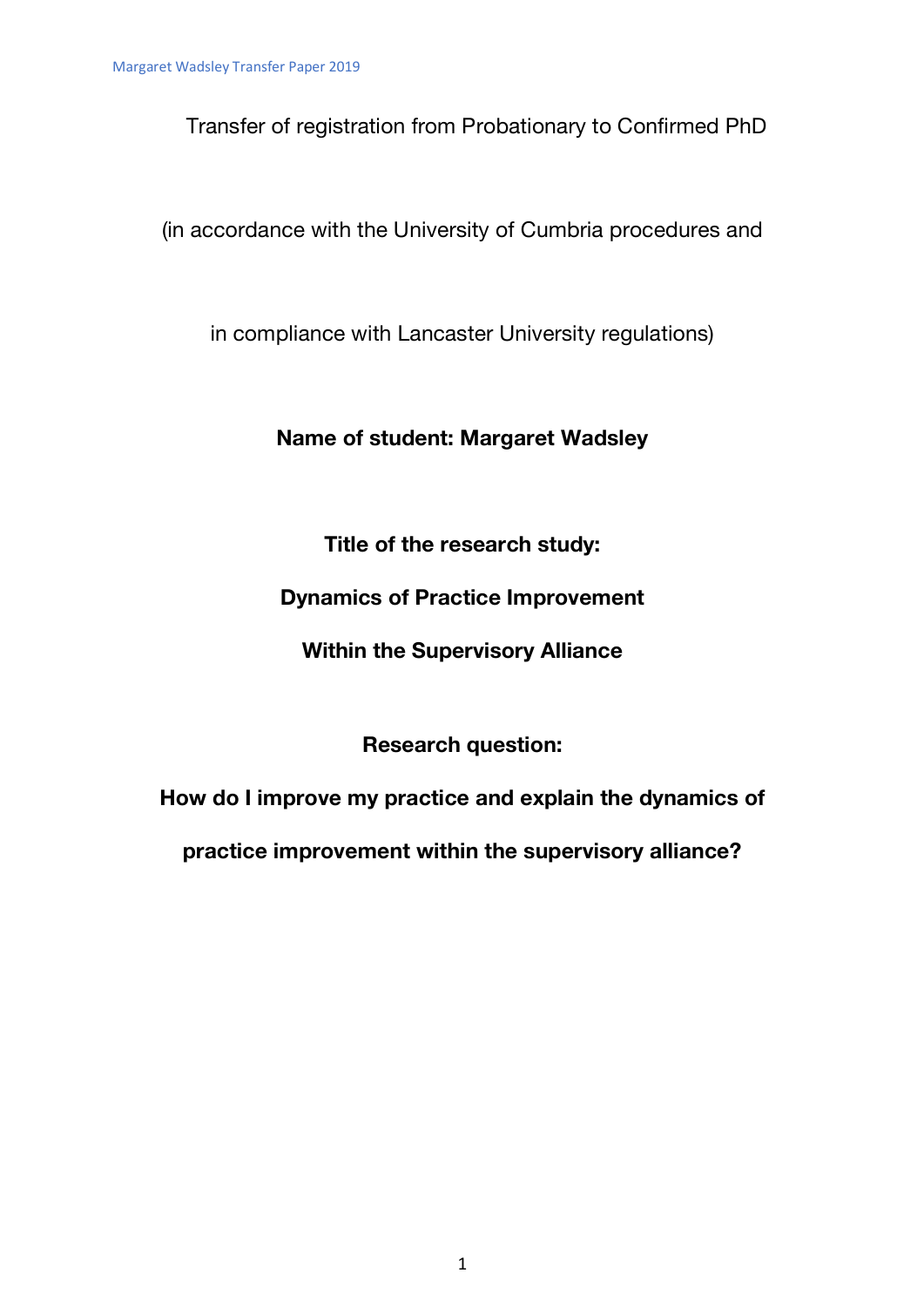| Contents:                                                                                                    | Page Number                |
|--------------------------------------------------------------------------------------------------------------|----------------------------|
| Abstract                                                                                                     | 3                          |
| 1. Introduction                                                                                              | 4                          |
| 1.2 My Original Contribution to Knowledge                                                                    | 7                          |
| 2. Literature Review                                                                                         | 12                         |
| 2.1 Emergence of My Living Values                                                                            | 10                         |
| 3. Methodology/methods                                                                                       | 12                         |
| 3.1. Living Educational Theory                                                                               | 13                         |
| 3.2. Data Collection Methods                                                                                 | 18                         |
| 3.3. Rigour and Role of Data Analysis as a Validation Process                                                | 20                         |
| 3.4. My illustrative Data Analysis                                                                           | 21                         |
| 4. Outline of Intended Thesis                                                                                | 22                         |
| 5. Outputs                                                                                                   | 24                         |
| 6. Timescale for Submission<br><b>Data Collection</b><br>Data Sources<br>Data Analysis<br>Write-up of Thesis | 25<br>25<br>26<br>26<br>26 |
| 7. Illustrative Bibliography                                                                                 | 26                         |
| Appendices - Separate Attachments<br>1- Approved Ethics Submission                                           |                            |

- **2- Example Questions**
- **3- Illustrative Data Analysis**
- **4- Self-encouragement Action Reflection Cycles 1 & 2**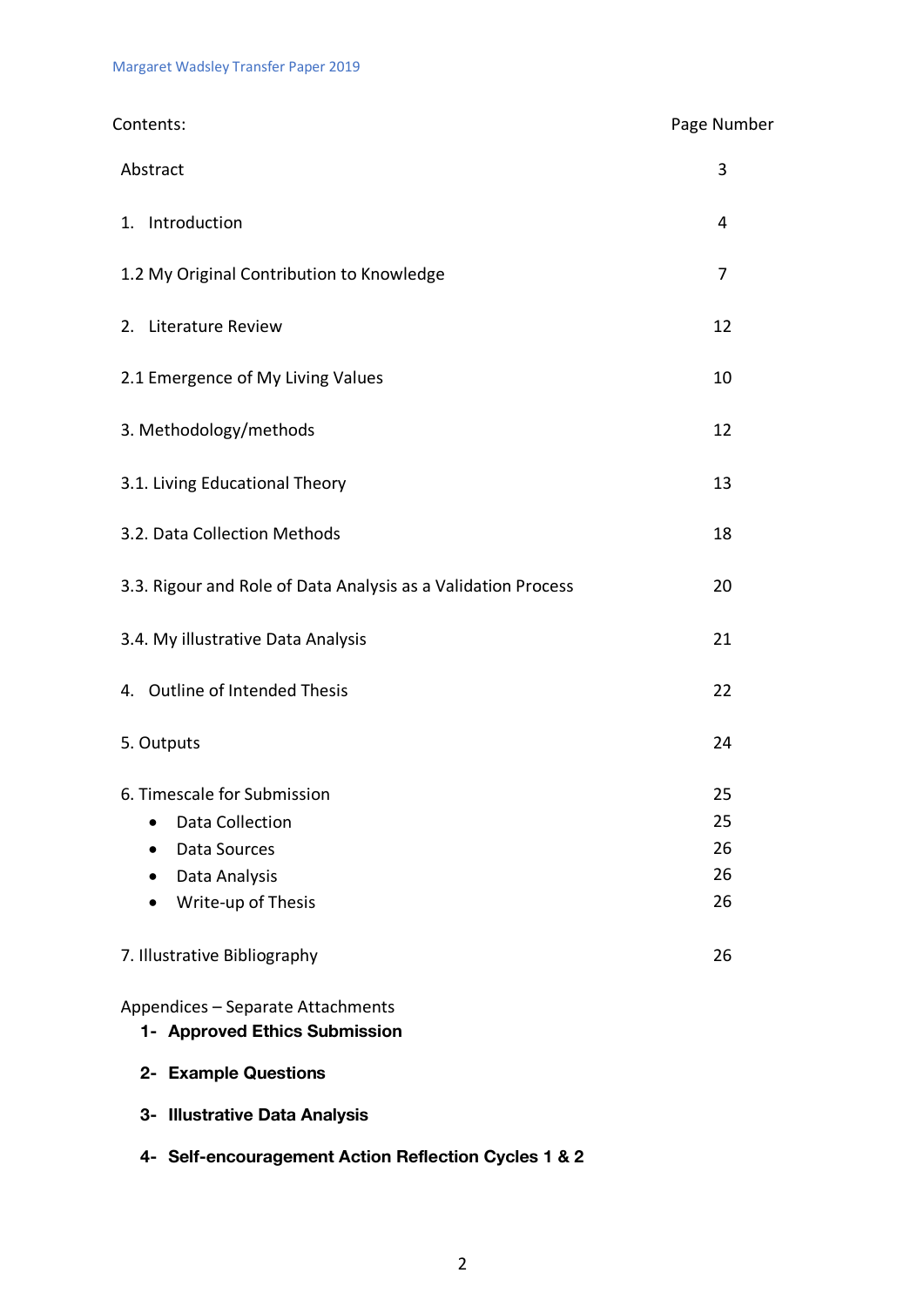## **Abstract:**

This research aims to uncover my Living Theory of Adlerian practice as an educating supervisor of therapeutic practitioners who work with children and young people. By clarifying my explanation of what I am doing I expect to understand, improve, test and explain values motivating my approach in the combined influences of Living Educational Theory and Adlerian psychology.

As socially just and authentic research, my living values, as my way of being and existence, are embedded in its ontology. Through the research process my values are applied as standards of judgement and evolve as explanatory principles (Whitehead 2009, p110) alongside two key Adlerian concepts; social interest and community feeling (Adler 1998, p3), to explain how I influence my learning, the learning of others and the learning of the social formations within which I/we live and work.

### **How do I improve my practice and explain the dynamics of practice improvement within**

**the supervisory alliance?"** By that I mean; my methodology is sensitive to the ebbs and flows of my practice as well as going beyond the constraints of qualitative methodologies through methodological inventiveness (Dadds and Hart, 2001, p168). The methods described in the paper have been chosen to assist me in critically explaining my influence and come from qualitative and self-study methodologies for example, methods from: Narrative Research, Autoethnographic Research, Photo Elicitation, Multi-Media, Narratives and Action Research.

Creative and critical engagement with literature relevant to my profession, research approach and theoretical stances of practice, support the research process in the creation of explanations and comprehensibility throughout the thesis, rather than as a separate section.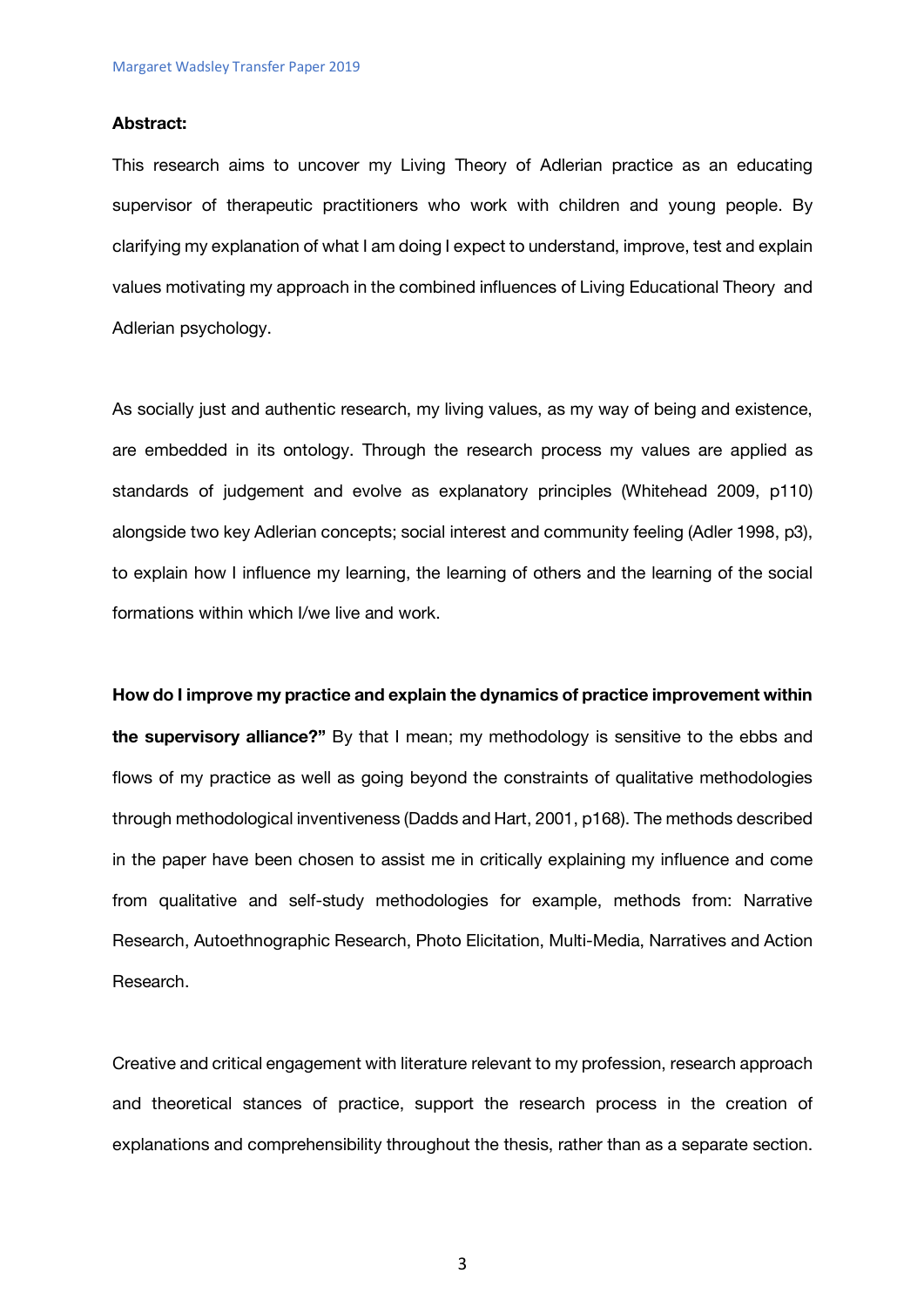This is illustrated in the following paper. There is an outline of the thesis and key texts that will be used, included.

(291 words)

## **1. Introduction:**

## **Research Question: "How do I improve my practice and explain the dynamics of practice improvement within the supervisory alliance?"**

I am an Adlerian practicing as a UKCP registered integrative psychotherapist and clinical supervisor in private practice. I work in West and Central Scotland, providing supervision for practitioners who support children and young people as counsellors, psychotherapists, play therapists and children's and young people's bereavement support workers. I also supervise trainee play therapists, however the focus of my research is on supervision with qualified colleagues. I will be inviting eighteen of my colleagues to engage as co-researchers. My research aim is to create my unique living Living Theory (LT) of my Adlerian approach to clinical supervision which can stand up to public critique, through tests of relevance, rigour and validity.

A principle Edith Eger (2017) captures in her writings about her practice as a psychotherapist resonates with mine because she acknowledges the capacity people have to self-determine their path to healing:

"*…time doesn't heal. It's what you do with the time. Healing is possible when we chose to take responsibility, when we take risks and finally, to let go of the past or grief*" (Eger 2017, p. 21).

The problem I am tackling is twofold. The first is in addressing my effectiveness and continuous professional development as an experienced practitioner which (Rousmaniere et al 2017) linked to motivation to improve. Recent research highlights this as an issue for the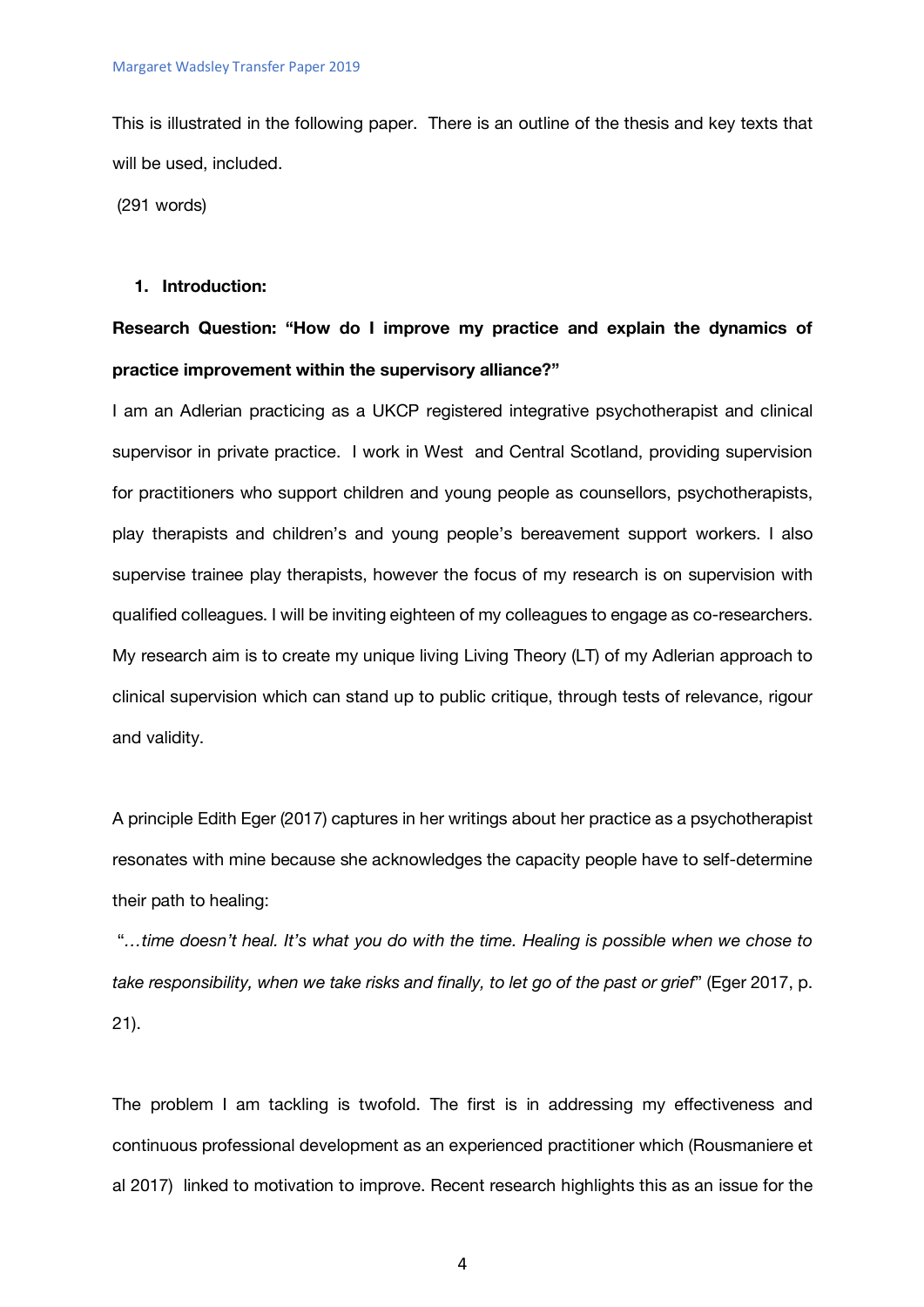profession. The second is enabling the supervisory alliance I form with my supervisees to be a relationship imbued by my values of honesty, encouragement and equity creating an atmosphere in which they feel safe to bring the mistakes they make and the negative impact their client work creates in their lives as well as their joys and successes. Addressing issues of competence and safety is an overriding concern in the field of clinical supervision (Lahad 2000; Carroll and Tholstrup 2001; Kearns 2007; Henderson et al 2014; Wallace and Cooper 2015)

The importance of this research is the emphasis placed on my lived experience as clinical supervisor in "the science of expertise" (Gilbert and Evans 2000) and recognition of effectiveness as dependent on a relationship between me and my supervisees as human beings as well as, as professionals. Clinical supervision is primary to qualified practice, respectively and yet the main emphasis in measuring the effectiveness of therapy is on outcome measures (McLeod 2017, p99). My research, by its very nature enables what lives in the clinical supervisor's room to become visible and explicable, outside it.

Identifying living contradiction, forms an aspect of LT methodology (Whitehead 2018, p13). Where I claim to hold my values of honesty, encouragement and equity, but at the same time negate them, highlights where I need to address my effectiveness. I have come to associate my periodic existence as a living contradiction with a loss of congruence, where I convey a lack of acceptance to my supervisees through my tone of voice and or embodied expressions (Gilbert and Evans 2000, p 93).

My research will have practical applicability, unlike the outcomes of the research reviewed by Brambling and King (2014) in highlighting the paucity of research applied to predict the creation of "positive supervision outcome" linked to supervisor characteristics (Brambling and King 2014, p. 257). I appreciate the way they acknowledge the importance of research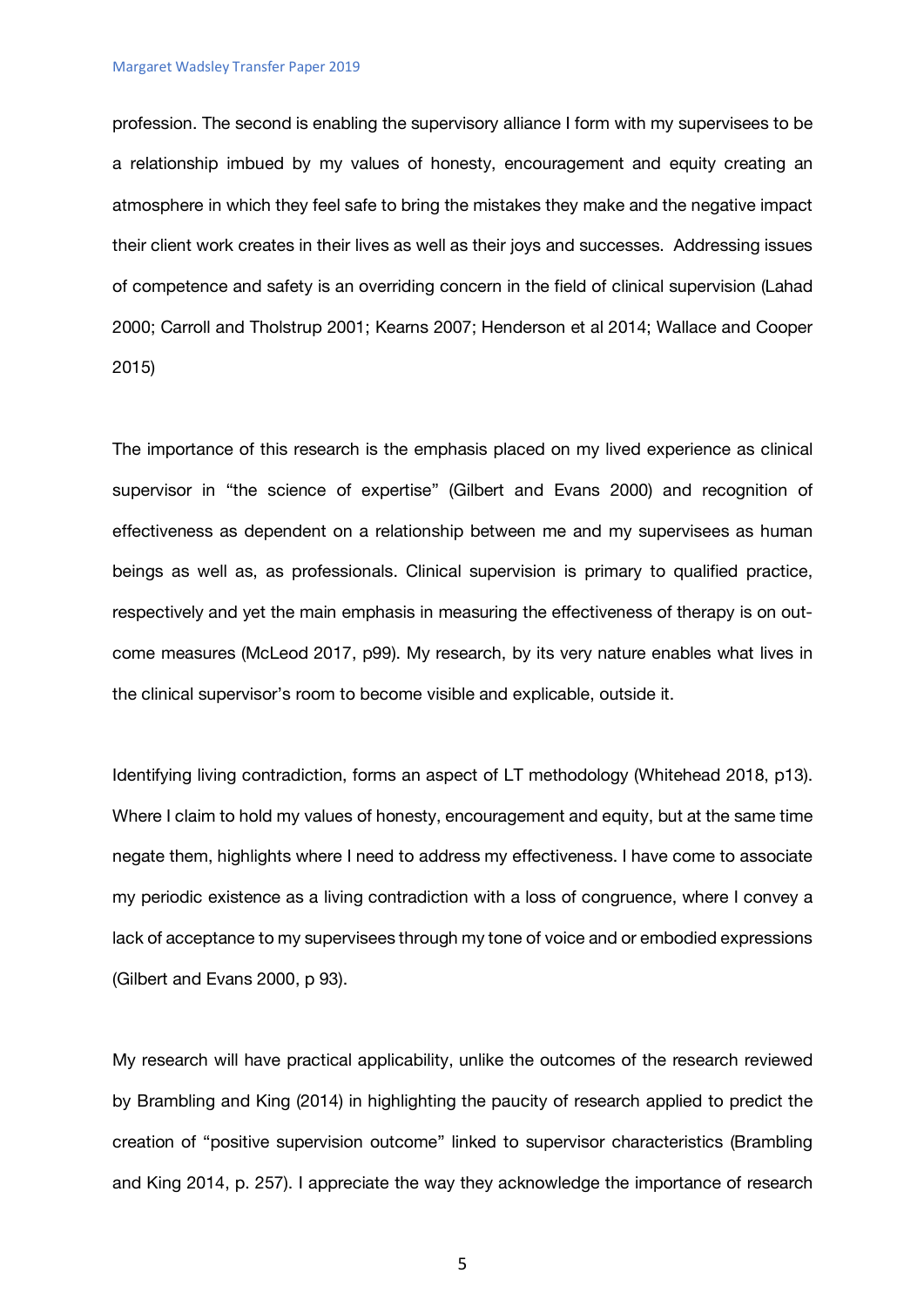into supervision, specifically the interpersonal element and links to the development of the supervisory alliance and the learning environment for supervisees (p.261). The limitations of applicability other than to advise supervisors to focus on the supervisory alliance as a way to maximise a supervisees' experience, whereas my research gives examples of how this happens.

My research not only seeks explanations of the actions that improve my expressions of social interest as active engagement in the tasks of supervision, but also how encouragement can be used to enact social interest and applied as a self-evaluative process alongside my other overarching values of honesty and equity. To fit this use of social interest as a way to improve my practice, I define it in the same way as Barry (1998) in his introduction to Adler's book written in 1938, the year after Adler's death. He says:

"*On a more general level Adler believed that social interest is the process by which each individual strives to behave or act in a socially healthy way.*" (Barry 1998, p3)

I will demonstrate how improving supervisor and supervisee practice within a professional relationship hold an encouraging presence; expresses: "*…safety, trust, honesty, risk, openness, psychological contact and boundaries*" (Henderson 2009, p. 30) and how that happens in practice, as I strive to practice in the spirit of social interest.

The first stage of focusing my research process has been the development of the research question, which flowed from my commitment to my Adlerian approach, alongside my appreciation of the meaning and purpose of social interest and community feeling as unique Adlerian concepts. I will be looking to explain educational influences on my learning, the learning of my supervisees and colleagues and the social formations within which we live and work. My values of honesty, encouragement and equity emerge a step further on after engaging a reflexive process, what I mean is by drilling down into my self-awareness using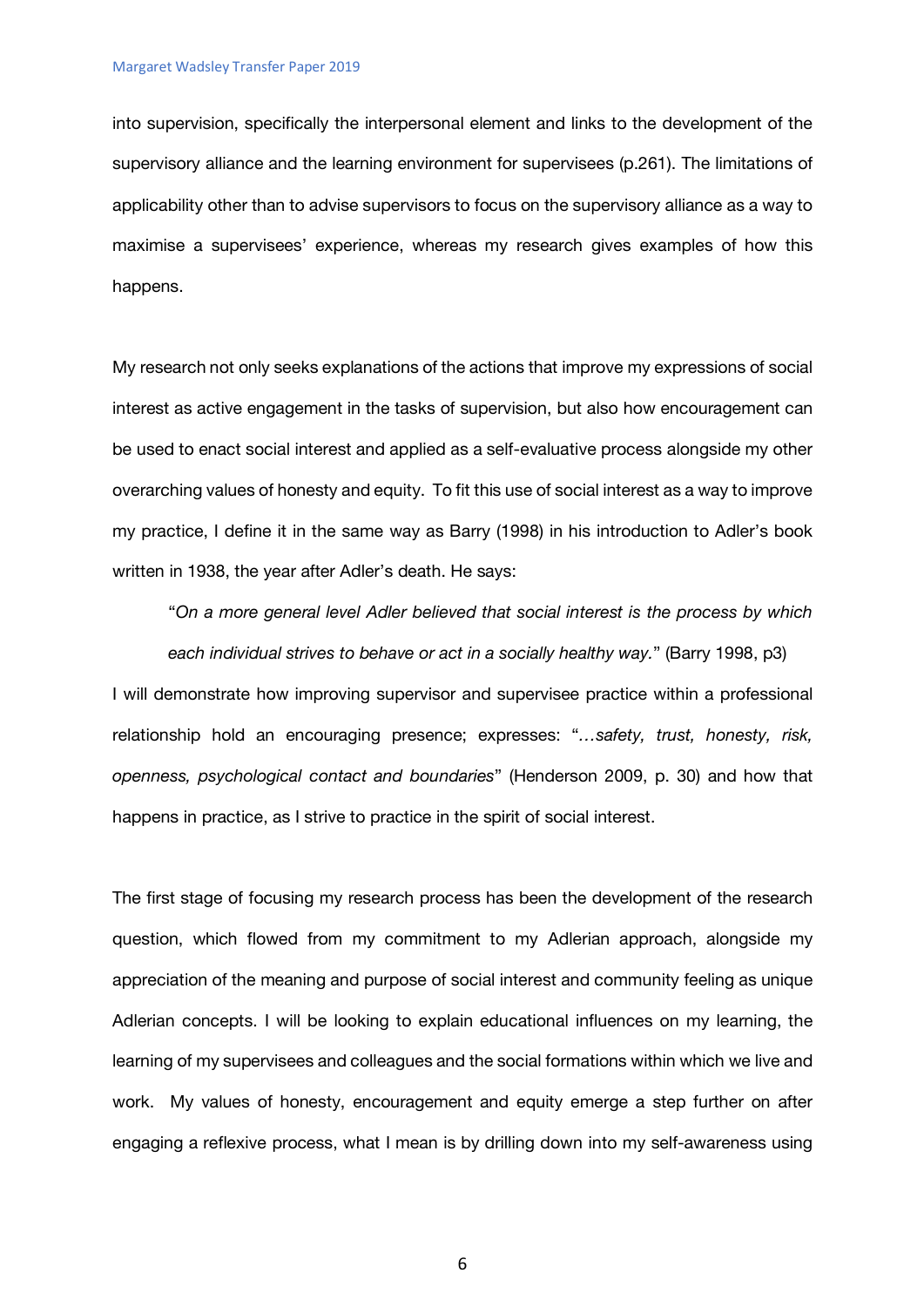video diaries and conversations with my Adlerian Skype Research Group (ASRG) to discover what is most important to me.

Theriault and Gazzola (2018), on the one hand, discovered concerns about supervisors' feelings of confidence in their practice within "*dynamics of the supervision dyad*" (p24). In the detail of their research they unearthed five themes they suggested affect supervisor confidence. On the other hand, Taylor and Neimyer (2017, p.235), whose work was also included in Rosemaniere et al's (2017) research, affirmed the need for practitioner self-care and courage, acknowledging the impact of therapists' experience of inter-connection between their personal and professional lives. These discoveries are useful in stimulating my inquiry and assisting me in my explaining of values of my research as well as growing my confidence in it.

Finally, I discovered that Etherington (2017) argues for the value of critical reflexivity within counselling and psychotherapy research (p.85). She highlights the use of encouragement in her role as mentor for practitioners using reflexive narrative in their research methodology. Her use of encouragement and feelings of thrill and inspiration resonate for me in terms of community feeling.

## **1.2. My Original Contribution to Knowledge**

My research rests on two philosophical and values-based theories which I determine as compatible; Living Educational Theory (LT) and Adlerian Psychology, as I break new ground in researching clinical supervision. Adler called "Individual Psychology", the term he used in his life time, a "psychology of values" (Adler 1998, p36) "Adlerian Psychology" is the name more widely used in the UK and North America.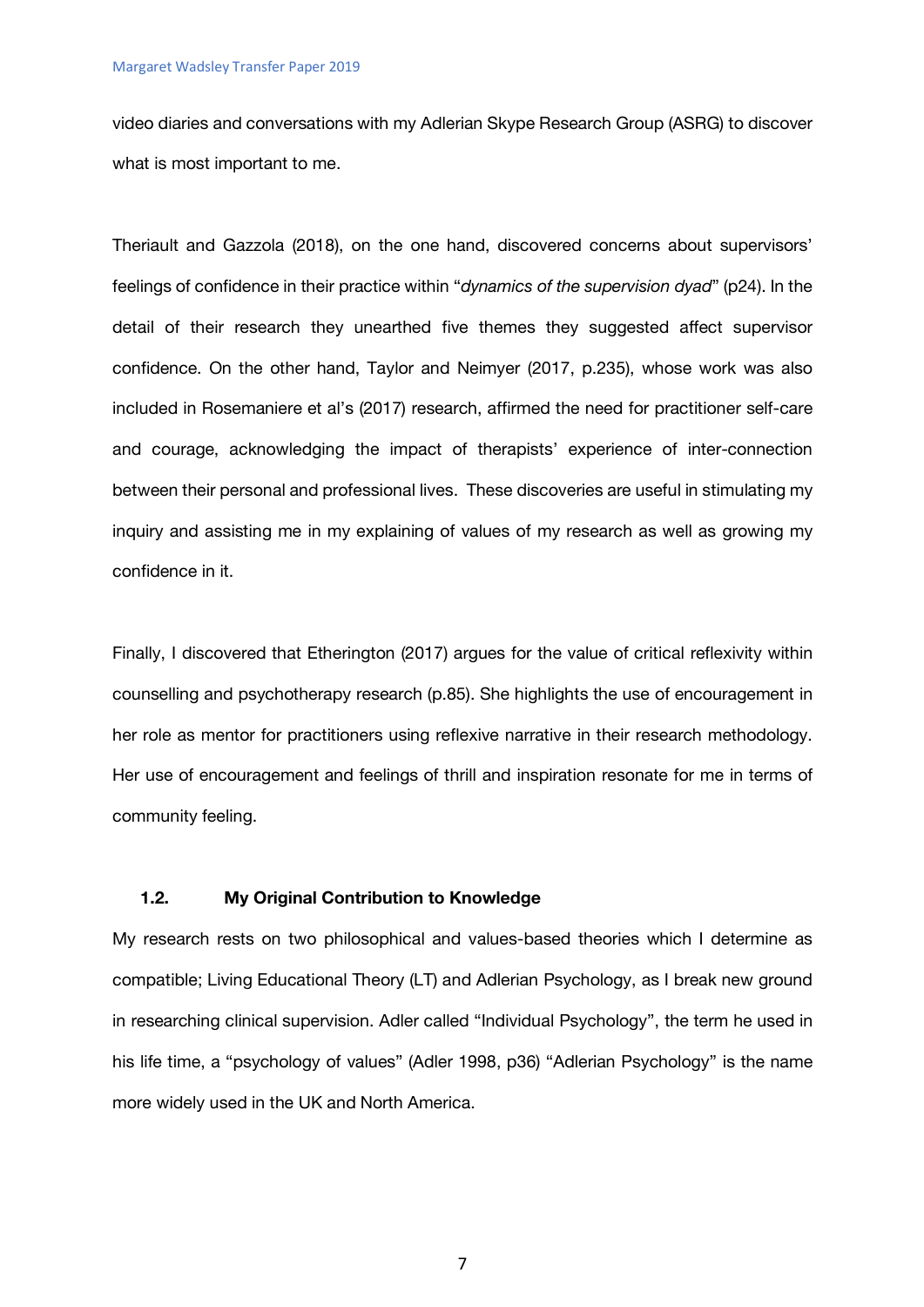#### Margaret Wadsley Transfer Paper 2019

I acknowledge that practice values are influenced in choice and application by my personal values, created within my unique field of life experience, bringing meaning and purpose to my life. In supervision literature discussing unconscious influences on the therapist are explained in terms of transference, countertransference and parallel process (Orlans V. and Edwards, D, (2001, p44, Henderson (2014) , p 87; ), when they lose relational contact, which can adversely impact their practice and wellbeing. In my MA I articulated that "what we see in the external world holds reflections of what we know in ourselves." I went on to recognise that self-awareness is the key to holding relational contact and a crucial aspect of professional development. Values-led supervision expressed in my Adlerian approach to supervisory practice, will be revealed as my living theory unfolds.

A. Demonstrating the transformative power of encouragement, to engage social interest and community feeling in the supervisory relationship. This will be explained and validated as my unique contribution and the part my values of; honesty, encouragement and equity, play in my motivation and the scope of my educational influence.

A. The recognition that acting with social interest embodies "life affirming energy". What is observed in a video of social interest in action demonstrates values expressed as embodied knowledge, embodied knowledge that evokes Gemeinschaftsgefühl (community feeling). It is explained as a flow of energy evoked by an in-depth supervisory relationship when groups and individuals experience congruence.

B. Knowledge of social interest and community feeling will be my way of validating how I influence social formations as I share personal and professional growth for the betterment of those within my sphere of influence of my living values of honesty, encouragement and equity, that I embody.

C. . The recognition of a method for clinical professionals can use for progressive selfevaluation, based on the values and explanatory principles of this research.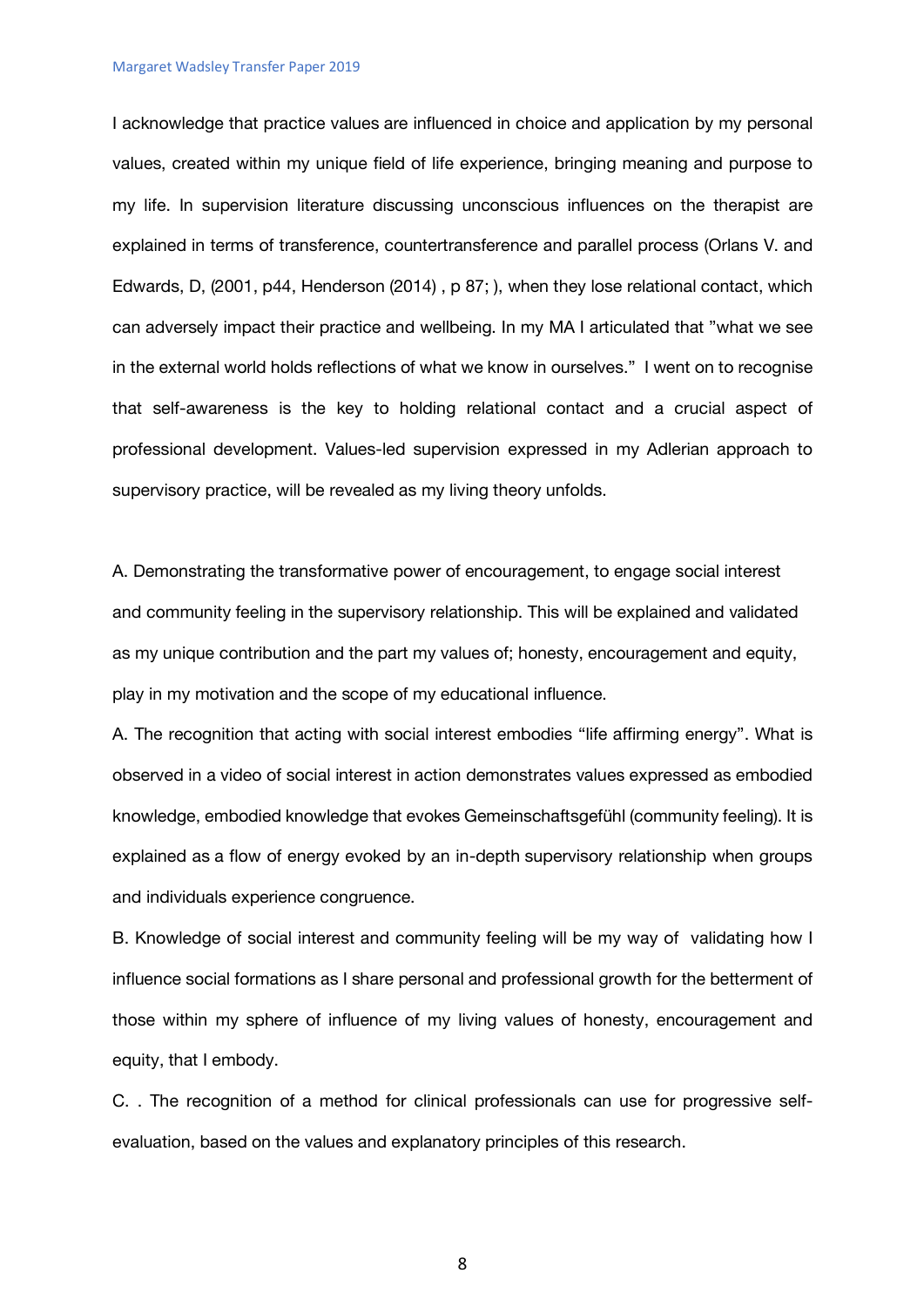## **2. Literature Review**



Figure 1. Mind-map to show creative engagement with literature that is integrated into the text of the thesis.

The literature review will illustrate where I stand in relation to the wider world of theory and research. From writing it I will I reflect, synthesise, inter-relate, discern, interrogate, contemplate, evaluate and critique relevant and where it sits in the context of my LT research. This mind-map is my response to the probability of writing my thesis differently in accordance with practice in LT research. It depicts what I anticipate will afford me the opportunity to follow what resonates with my wider values as Honan and Bright (2011, p734) conclude. The use of minor literature in educational research enables the research to be free to use the dominant discourse of the thesis to fully express their perspective, fully, while maintaining the stability of the of the research process. For me as researcher I see this creative freedom compatible with "methodological inventiveness" (Dadds and Hart 2001, p168) the unique and living theory which evolves as it is integrated into the explanations of influence, while meeting the requirements of creative and critical engagement.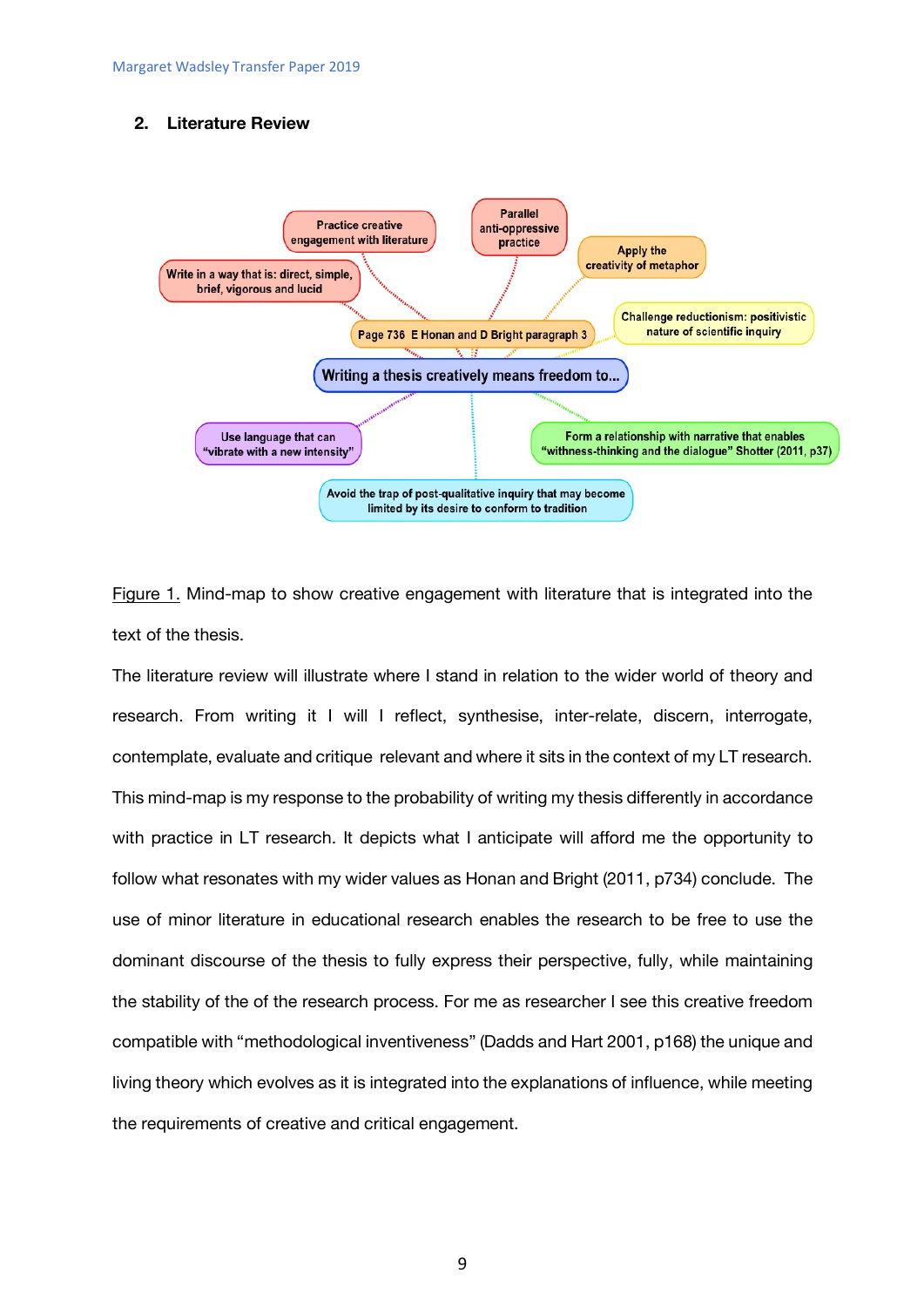The creative process of my LT research is emerging, primarily from my practice in the past and present, influenced by a multitude of writers, researchers, theorists, philosophers and colleagues, past and present. Not only have I been distilling information and experiences from a wide variety of new and recent sources but also, from my previous inquiries and writings. The inter-connections I have discovered led to the creation of my research question.

#### **2.1. Emergence of my Living Values as Explanatory Principles**

LT and Adlerian Psychology (AP), my chosen practice approach, are underpinned by values in common. Data collected from diaries, note taking, videoed conversations with Adlerian colleagues, preparation for, notes and videos from presentations, resources I have developed and self-reflexive journals and videos, as well as exploring historical documents from my practice of the past thirteen years, have revealed my overarching values of honesty, encouragement and equity. I tested each against lists of values until I had captured what brought me a sense of internal resonance.

In a LT context, educational influence depends on an acceptance by the researcher of their unique capacity to self-determine what is influential on their practice and how that influence demonstrates "creative responsiveness" which leads to increased practice effectiveness. Instead of the researcher illustrating influence as "drives for action" that cannot be explained through causality (Whitehead, 2018, p 103), educational influence stems from an acceptance of "educational responsibility" (ibid, p103). This perspective is completely in agreement with my Adlerian approach as well as my practice values and ethical code (Bond 2000, p75).

Tracking back in my professional history I discovered that my named values first emerged, in a definable form that could be linked to social interest and community feeling, when I was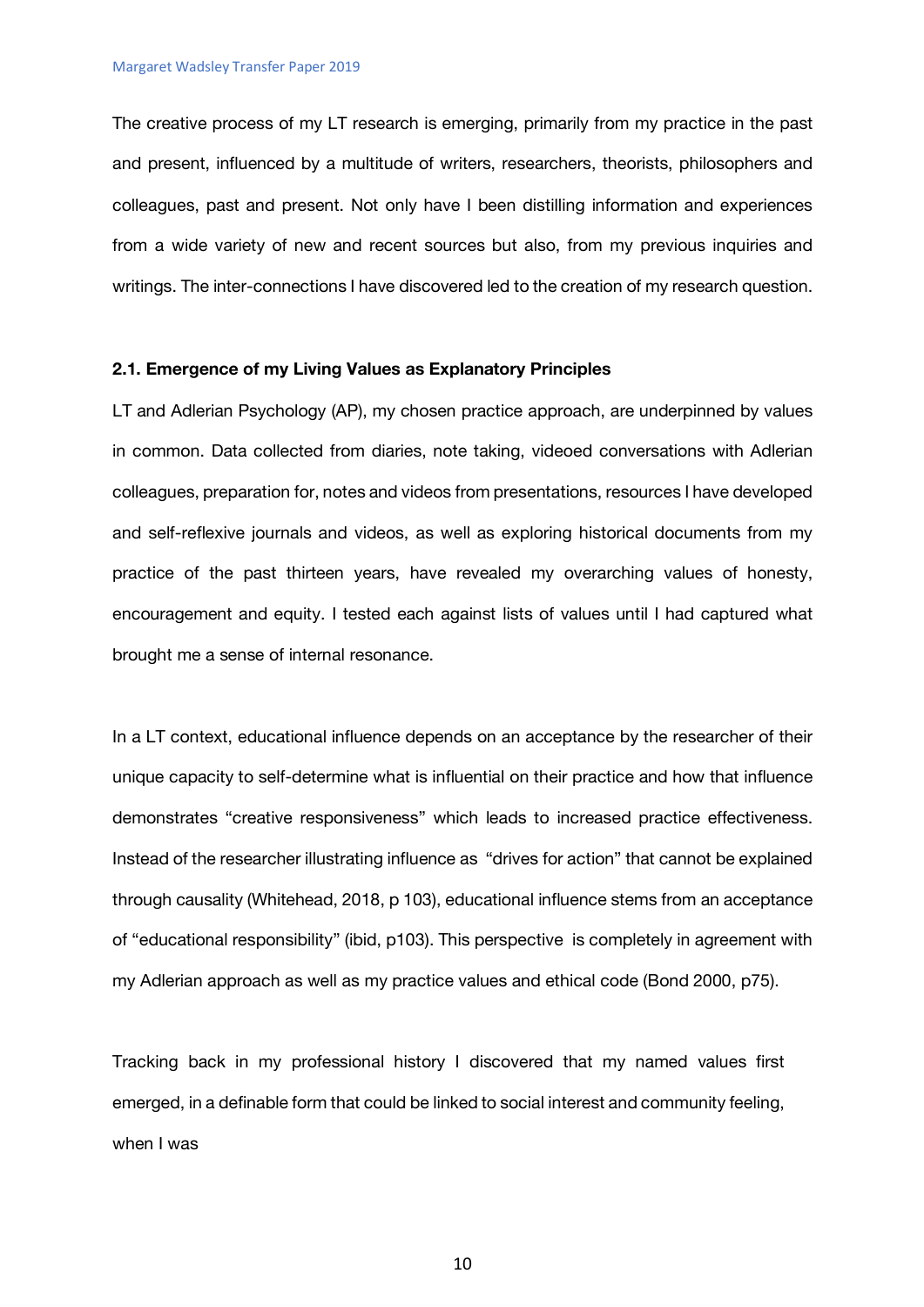first introduced to Adlerian Family Counselling in 1982. I quickly embraced the Adlerian values: social equality; people freely self-determining; social responsibility sitting alongside personal freedom; social equality between adults and children; democracy, including the democracy of knowledge; dignity and worth; encouragement and belonging.

Whitehead (2018) acknowledges the influence Buber (1947) has had on his explanations around his meaning of educational influence and where it sits between educator and students. In my claim I am drawing together my two identities as practitioner-researcher, as an Adlerian and LT researcher, influence both by the work of Alfred Adler and of Jack Whitehead. To illustrate what I mean I have taken an idea I saw, developed by Kopp (2003, p 437). Kopp was undertaking a comparison of the similarities and differences between two conceptual psychotherapeutic modalities relating to early childhood development. As he did, I have created a comparison table, Table 1, with ideas from Ansbacher and Ansbacher (1956, p4-5) and Whitehead (2008). Table 1 Harmonies between AP and LT

| <b>Adlerian Psychology</b> | <b>Living Theory</b> |
|----------------------------|----------------------|
|----------------------------|----------------------|

| <b>Values-led</b>                    | <b>Values-rich explanatory principles</b>                                                              |
|--------------------------------------|--------------------------------------------------------------------------------------------------------|
| <b>Social interest</b>               | Strives for the flourishing of humanity                                                                |
| <b>Community feeling</b>             | "Energy that flows from outside the social<br>through the cosmos into my educational<br>relationships" |
| Acknowledges people's autonomy       | Encourages researchers' autonomy                                                                       |
| Affirms people's creative capacity   | <b>Encourages creative engagement</b>                                                                  |
| <b>Accepts phenomenology</b>         | Affirms phenomenology - "an individual<br>claiming originality"                                        |
| <b>Field theory</b>                  | <b>Social formations</b>                                                                               |
| Learning by organisation and insight | Learning through researching influence                                                                 |
| <b>Organ Dialect</b>                 | <b>Embodied knowledge</b>                                                                              |
| <b>Functional relativity</b>         | <b>Exercise judgement responsibly with</b><br>universal intent                                         |
| <b>Therapeutic</b>                   | <b>Research methodology</b>                                                                            |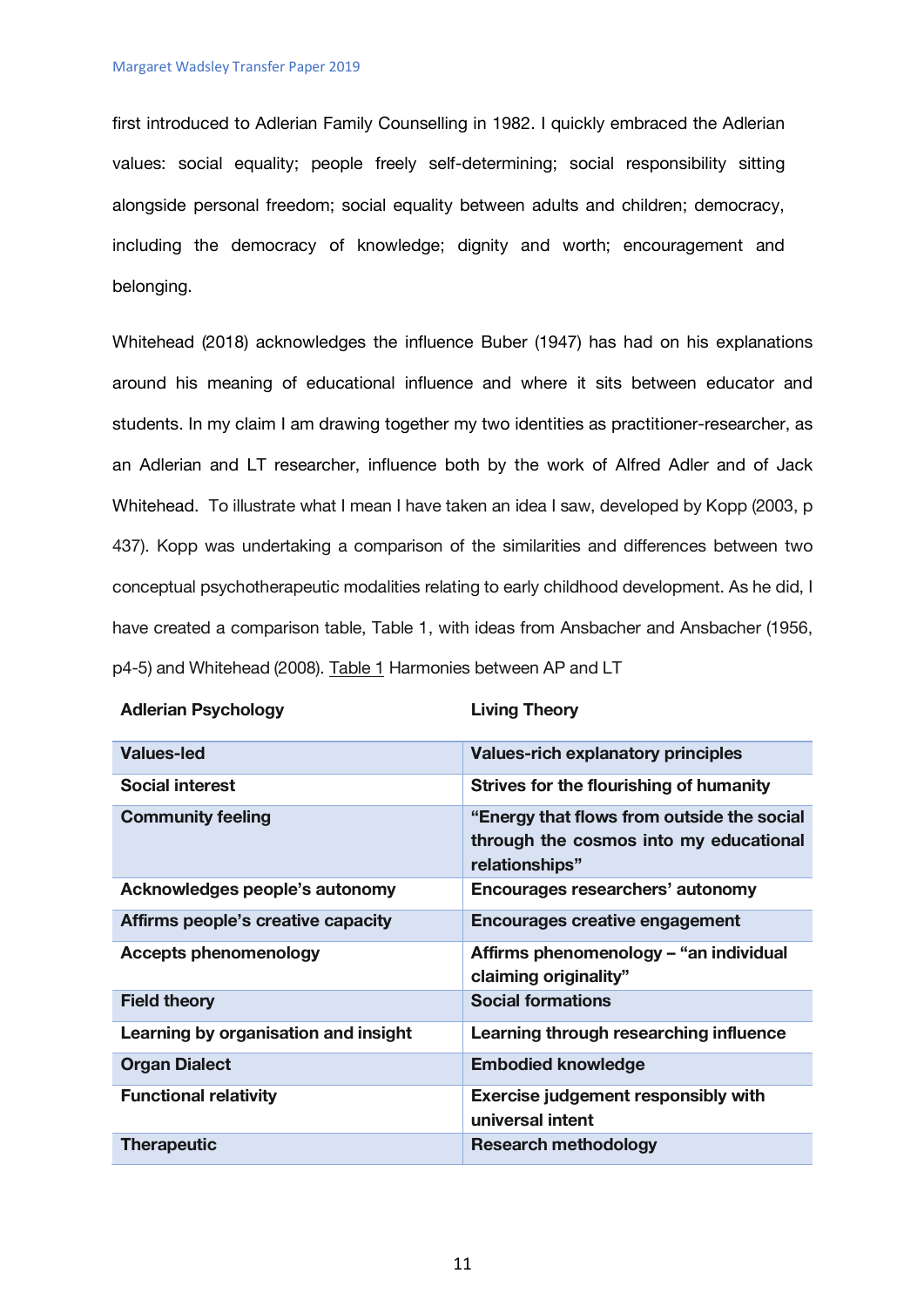The values I elude to above, have endured through promotions in the teaching profession, to become a headteacher, between 1994 and 2001. This self-knowledge is used here to illustrate its role as a data source, alongside other documentary evidence that illustrate the principle of "reflexive critique", an example of a form of rigour I am applying in my inquiry (Kok 199, p77). More about this in the section on methodology.

The process of identification and explanation of my values in action serve a duel role. Firstly, my values become standards of judgement that test my consistency and highlight the presence of living contradiction. Secondly my values are used as explanatory principles to enable me to create meaning around what brings meaning and purpose to my life and work; what is of most importance to me. These then assist me to create a guiding framework I can apply to evaluating my practice and theorise about it. (Laidlaw 2008, p74).

## **3. Methodology/Methods**

# **How do I explain my influence in my Adlerian Approach to Supervision as I enact social interest and evoke community feeling?**

Adler said: "*All human judgements of value and success are founded, in the end, upon cooperation: this is great, shared commonplace of the human race.*" (Ansbacher and Ansbacher, 1964, p255)

Within my Adlerian approach this is one of my guiding principles and holds true as I move forward to outline the creation of my chosen LT methodology, as distinct from the research methods or techniques of data collection that comprise it.

A LT methodology emerges once the inquiry has got underway as part of the livingeducational-theory that is created. (Whitehead 2018, p3). It has many functions to perform including forming a basis from which to show the true nature of the research activity.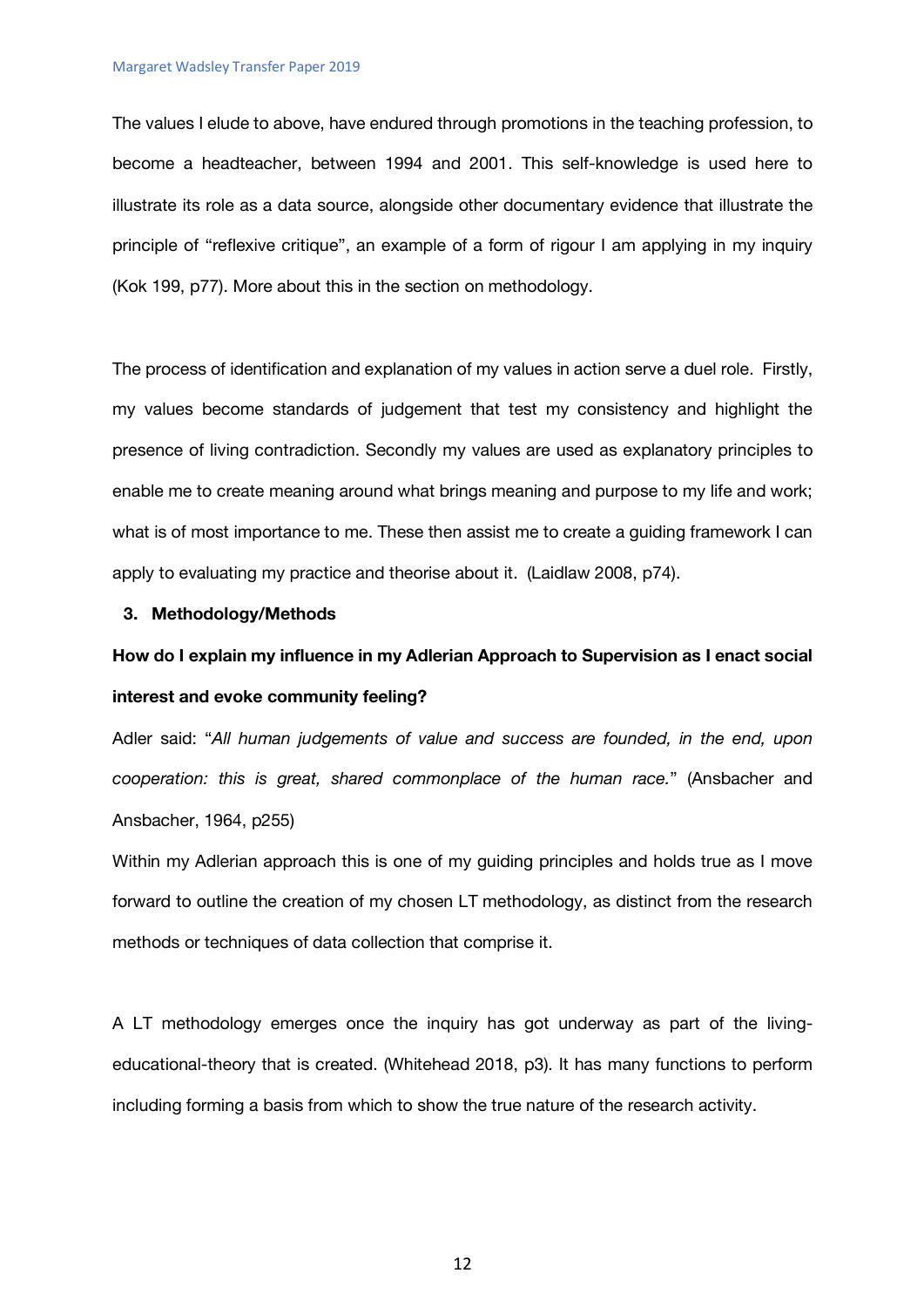#### **3.1. Living Educational Theory Methodology**

In practice, this research grew out of my lived experiences of LT's original concepts (Whitehead 2018) during a succession of weekly research conversations which began in the Spring of 2016 and continuing since then. Ten years after I had completed my second Masters level research using qualitative phenomenological methodology, I discovered an inner courage to extend that experience to PhD level.

LT methodology offers me the opportunity to create a living an epistemology of my practice, an epistemology being defined as a theory of knowledge. A set of questions emanating from my experience as a clinical supervisor, contained in Appendix 2 of this paper, illustrates how I came to identify specific methods to include in my methodology.

The ontology of my research is defined as a being concerned with what exists. My understanding of ontology in the context of my research is its relationship to what is real in my way of living as expressed through my values and way of being in the world (Corsini and Wedding 2000, p467). This is where ontological consistency becomes important. Ontological consistency is a process that seeks my consistent truth to remain coherent throughout my research as it is tested by my methodology, particularly the methods I have chosen for my data collection, analysis and rigour. This is where the application of my living values as standards of judgement, which are already developing into explanatory principles, connect into my methodology.

Looking into the history of humanistic psychotherapy one finds that Adler and his contemporaries lived a process of creating original theories of knowledge. Adler explained his view of theory creation as: "...an outgrowth of the person's style of life as it was a statement of 'truth'." When Adler spoke about the "style of life" he meant personality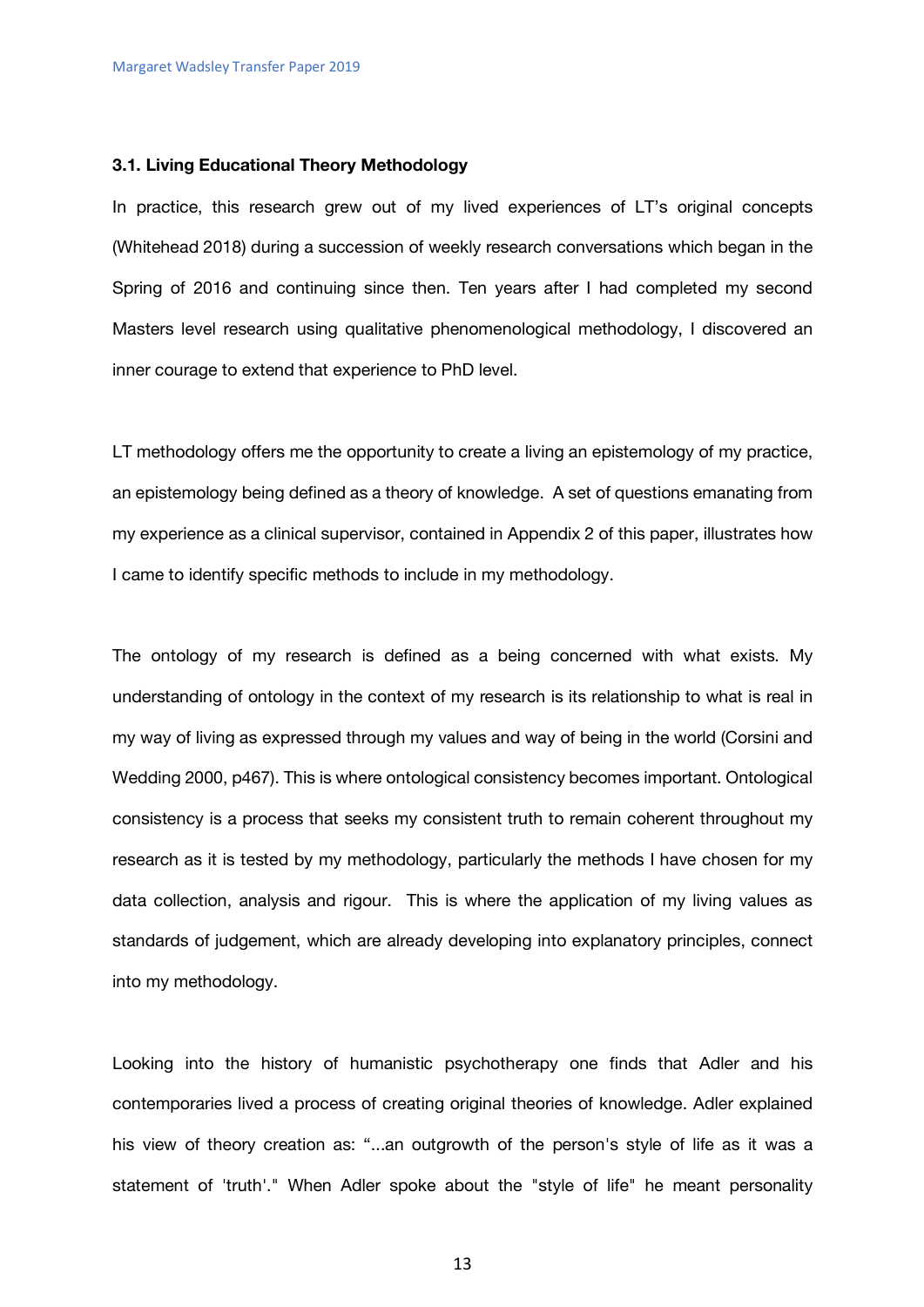#### Margaret Wadsley Transfer Paper 2019

beliefs and their unique biases out of which assumptions emerge as generalised beliefs about the world. Furthermore, in Adlerian theory, basic assumptions are not seen as "ends" but instead, they are; the "means to an end." (Mosak and Maniacci 1999, p. 13). This means that the origins of apperception become biased by a child's prejudices of self-interest (Ansbacher and Ansbacher 1956, p198) that has become embedded in a groove that strives toward a hidden, but consistent end-goal that is fictitious, called "fictional finalisms". Such core beliefs are held outside conscious awareness (Ansbacher and Ansbacher 1956, p88).

My Living Theory methodology is equipped to uncover unconscious motivations through the application of the concept of living contradiction (Whitehead 2018, p13), what I do not know consciously, yet know unconsciously and revealed in an embodied form as organ jargon, defined below.

Another harmony between LT and Adlerian Psychology that Influenced my choice of methodology rests in a fundamental overlap of Adler's own values as expressed as "social interest" or "community feeling" and paralleled with LT's intention to positively influence the future wellbeing of humanity (Whitehead, 2008, p103 ).

An important concept in Adlerian Psychology, which is useful in my practice, is known as organ dialect and based on the premise that: "Each individual's body speaks in a language of its own" (Ansbacher and Ansbacher 1956, p225), defined below. LT methodology recognises the relational as a flow of energy from the social realm into educational influence in relationship (Whitehead 2008).

LT research methodology recognises the value of multimedia video evidence. This overcomes the potential loss of valuable knowledge expressed in the fine detail of embodied behaviour and actions (Whitehead 2018, p82). Such physical evidence has the power, not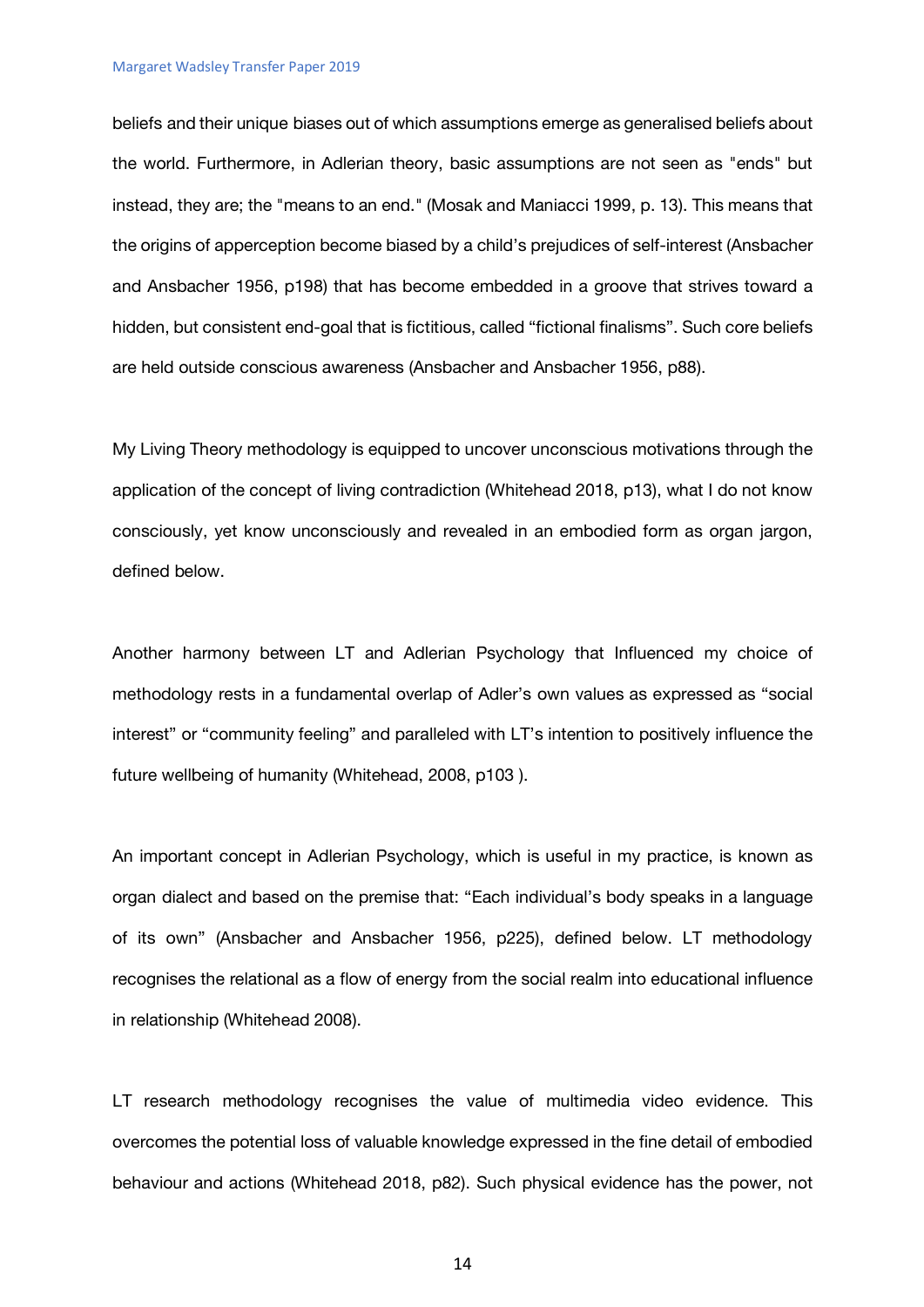only to enhance explanations of influence in the supervisory alliance, but also the comprehensibility of non-verbal communication, thus increasing in-depth appreciation of the lived experience of each participant. McVey et al (2015) argue for the "unique value and contribution" practitioner-research offers to therapeutic research and practice (p147). I have concluded that LT methodology offers this too.

LT methodology offers a freedom of creative engagement with data collection methods, that are varied and creatively engaged (Dadds and Hart 2001, p168). For example, studying therapy related relationships from an Adlerian perspective requires an approach that accepts phenomenology (Adler 1956), that embraces sensitivity to moment by moment relational dynamics. Phenomenological research takes individual experiences and distils the "essence of every day experience", delineated by practitioners (McLeod 2003, p37).

Petrūska Clarkson (2003, p329) investigated research methodology into the "nature of the therapeutic relationship", also relevant to supervisory alliance. She noted the importance of affirming what a researcher wants to know and understand, as a valid stance for a research question (p330). LT is not recognised as a form of qualitative inquiry in the traditional sense, given its connections with action research (Whitehead and McNiff, 2006), however it can embrace phenomenological methods in its methodology. I wanted that freedom of choice of method.

Moustakas (1994) noted that it was the human inquiry that Carl Rogers and his contemporaries carried out that enabled "theoretical and conceptual" depth to be added to the paradigm of research into the humanistic therapies. For the purposes of this research, I am optimistic that the freedom to create my methodology is enabling me to validate a critical interpersonal dimension of human relationship I describe as the "supervisory alliance" i.e. the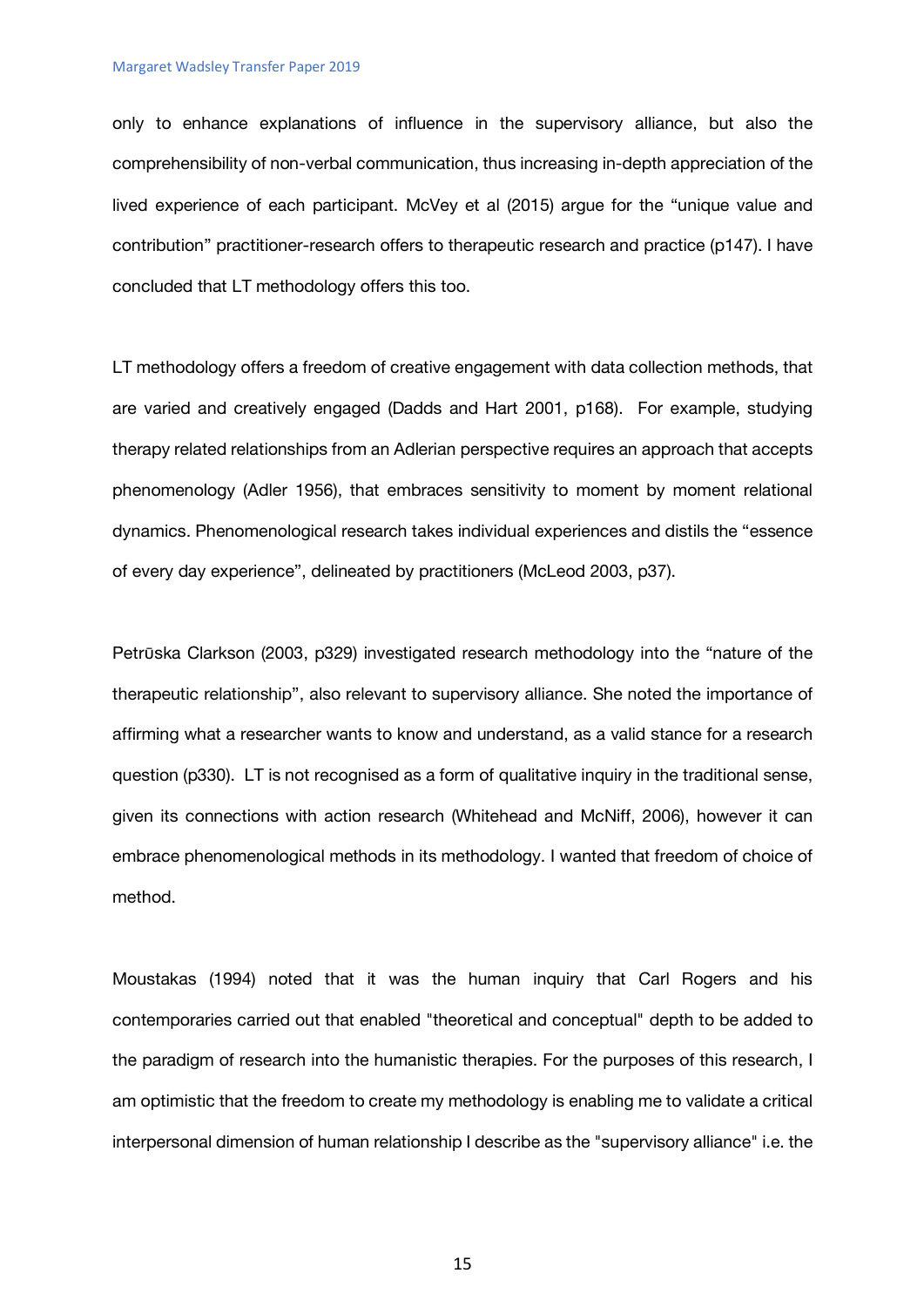relational connection between us. Through an interdependence of my personal and professional values, which I deem to be synonymous.

For example, my engagement with the creation of this methodology as I identify many of the methods recognised in qualitative research, brought together. I discovered the phenomenological methodology I adopted in my MA research. Although Cresswell (1998) argues that phenomenological research facilitates a flow of data collection, however used as one of a number of methods, it is also complementary to the overall research process.

McLeod (2002) pointed out that humanistic researchers have historically used both "controlled trials and open-ended exploratory" qualitative investigations (ibid, p261). In choosing LT methodology I aim to capture my actions as I interpret my relational world from an "ideographic" perspective (Cohen and Manion 1994, p8). A crucial philosophical principle in this context is that humanistic therapies, in common with Adlerian approaches (Henderson et al, 2014 p12), seek explanations through interactive relationships by incorporating and tuning into the manner in which: "…individuals re-create past patterns and experiences in the present." (Gold, 1996, p13).

As I create my epistemology I will interpret my relational capacity to hold awareness of how myself and my supervisees engage their authority and power within the supervisory alliance. This is an area where our humanity brings potential of interactive contradictions to ontological consistency in relationship and into my research. Where our respective life priorities of perfection, control, moral superiority or avoidance, explained by Kfir (2010), could interrupt the supervisory alliance.

My methodology does not strive to take my findings into the realms of a propositional relationship between higher supervisor social skills scores and higher supervisee-rated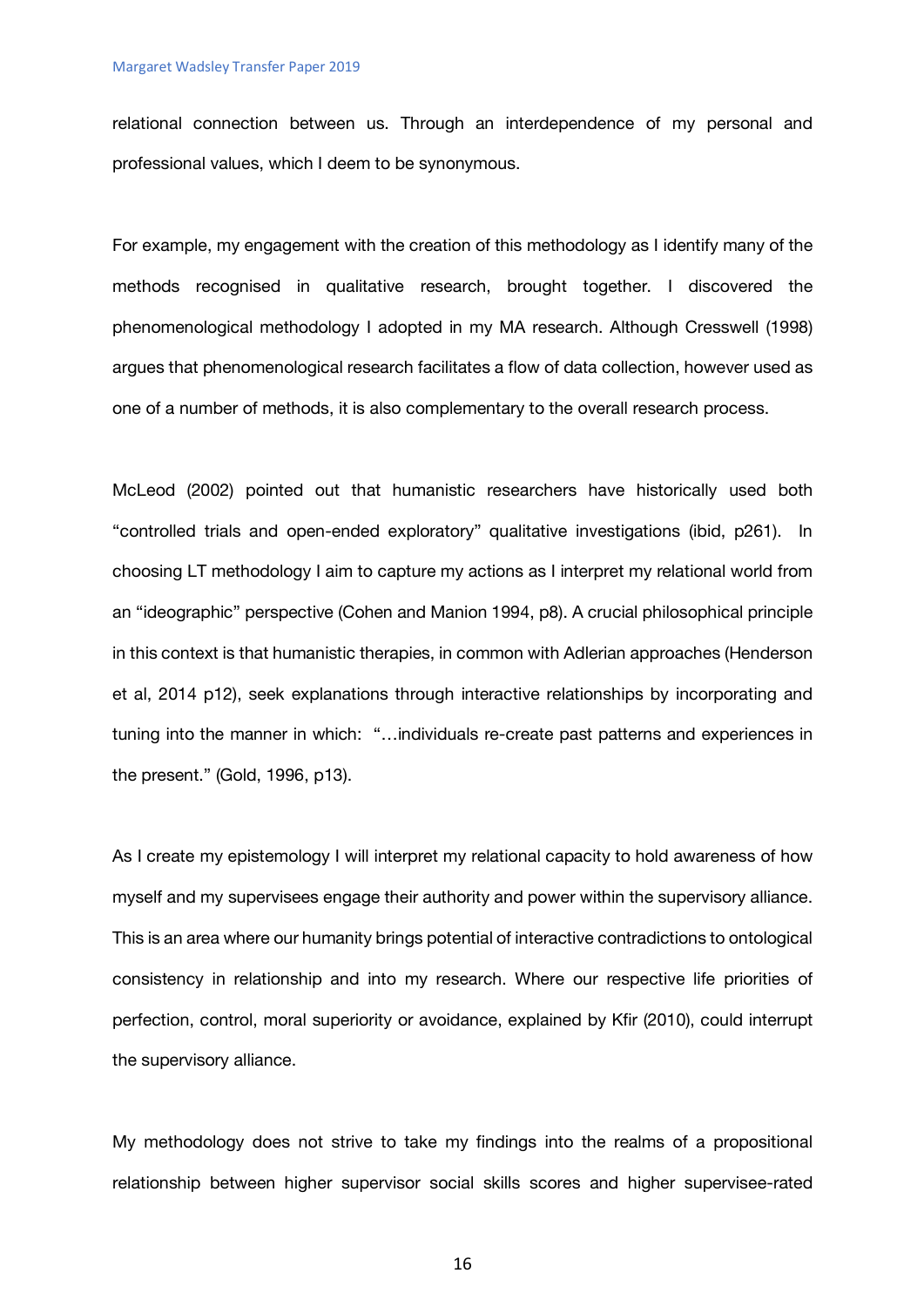supervisory alliance scores, as Brambling and King's (2014) research methodology did. My results will be subject to scrutiny by other Adlerian practitioners and so, as is common in LT research methodology, generated from what Whitehead (2018) describes: "…being generated from the practices of individuals it has the capacity to be directly related to those practices." Such as my Adlerian approach to supervision with applicability to other Adlerians as well as other humanistic practitioners who are also supervisors as my process and findings become public.

The unique qualities of LT research methodology can accommodate and utilise the proposition that perceptions of the past, rather than fact or objective evidence, guide a person's conclusions (Adler 1956). Mosak and Maniacci (1999) outline how people, influenced by their perception of the facts, then draw conclusions from them. Humanistic psychologists, Rogers and Maslow, also influenced by Adler (Lundin 1989), adopted key principles that nothing in a person's life was determined from causation but held an "as if" principle that "every phenomenon could have been different" (Adler 1956, p91). Spinelli (1989) held a similar view, that the world has been interpreted by "human perception". His proposition was founded on two key variables, genetic inheritance and experience, just as Adler's was (Dreikurs 1989, p 34). The resultant interpretative processes reach phenomenological conclusions (ibid, p46). Drawn together as a whole these points of view support my practitioner-researcher experience as I address, not only my individual lived phenomena, but also the lived phenomenology of my supervisees and ASRG who participate in the research.

Whitehead (2014) also highlights the need to create a difference of definition between a standalone 'I' and an 'I' in relationship to being represented as 'I~we' (p82). In accepting the idea 'I~we' in a relationship as a truth, creates acknowledgement of "mutual influence between with other/s in relational contexts." (ibid). This view is completely consistent with an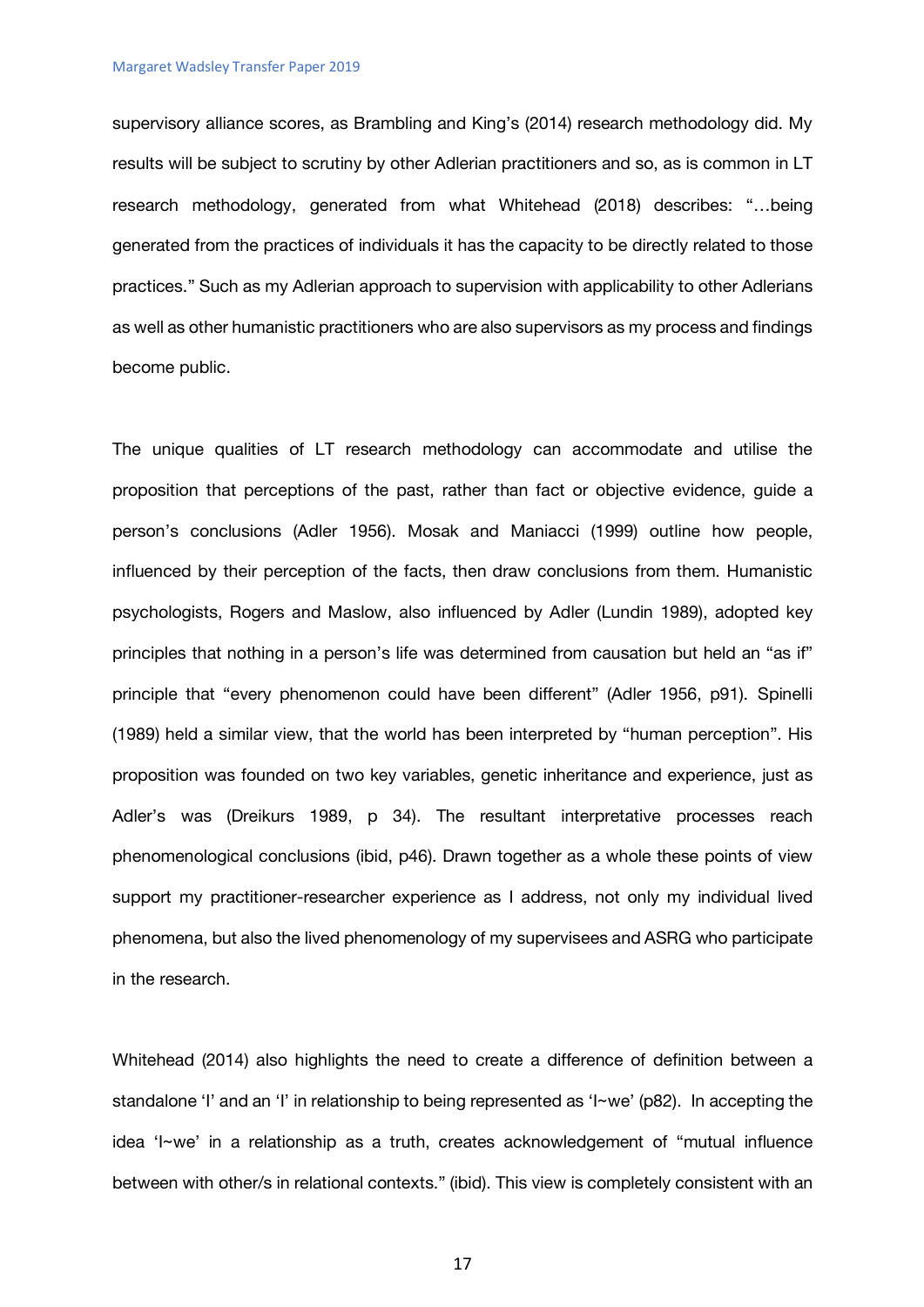Adlerian perspective on relationships, embodied in the supervisory alliance, when mutual responsibility and respect are present as social interest.

In my introduction I argued for a compatibility between Adlerian Psychology and Living Theory and how I envisaged a synthesis of the two approaches emerging in my research. I have since discovered, as my research has progressed, that my choice of LT excites me. More and more I am coming to believe that the process will mean that a critical interpersonal dimension of human relationship, present in the supervisory alliance and engagement with my participants and co-researcher-participants, my colleagues in the ASRG who also form my validation group. The educational influences on us, will systematically become known. I chose to invite my colleagues as co-researchers to recognise my values of equity and encouragement to research their own practice.

My choice of LT methodology was a leap of faith in the early days. I had to take it on trust that I would be able to apply the principles of methodological inventiveness (Dadds and Hart 2001, p 168) and create my methodology from within the early processes of my research, which I have.

**3.2. Data Collection Methods** can be read in conjunction with my Ethics Submission in Appendix 1 John McLeod's (2017, p.99) argues that data collection made by counsellors in the context of their day to day practice means that they take up the role of practitioner-researcher. However, in LT the practitioner-researcher is released from the confines of predetermined or analytic categorisations or themes, which are traditionally used in qualitative research methodologies, e.g. grounded theory, phenomenological research, narrative inquiries, per se (Cresswell 1994). However methodological inventiveness, once again becomes possible.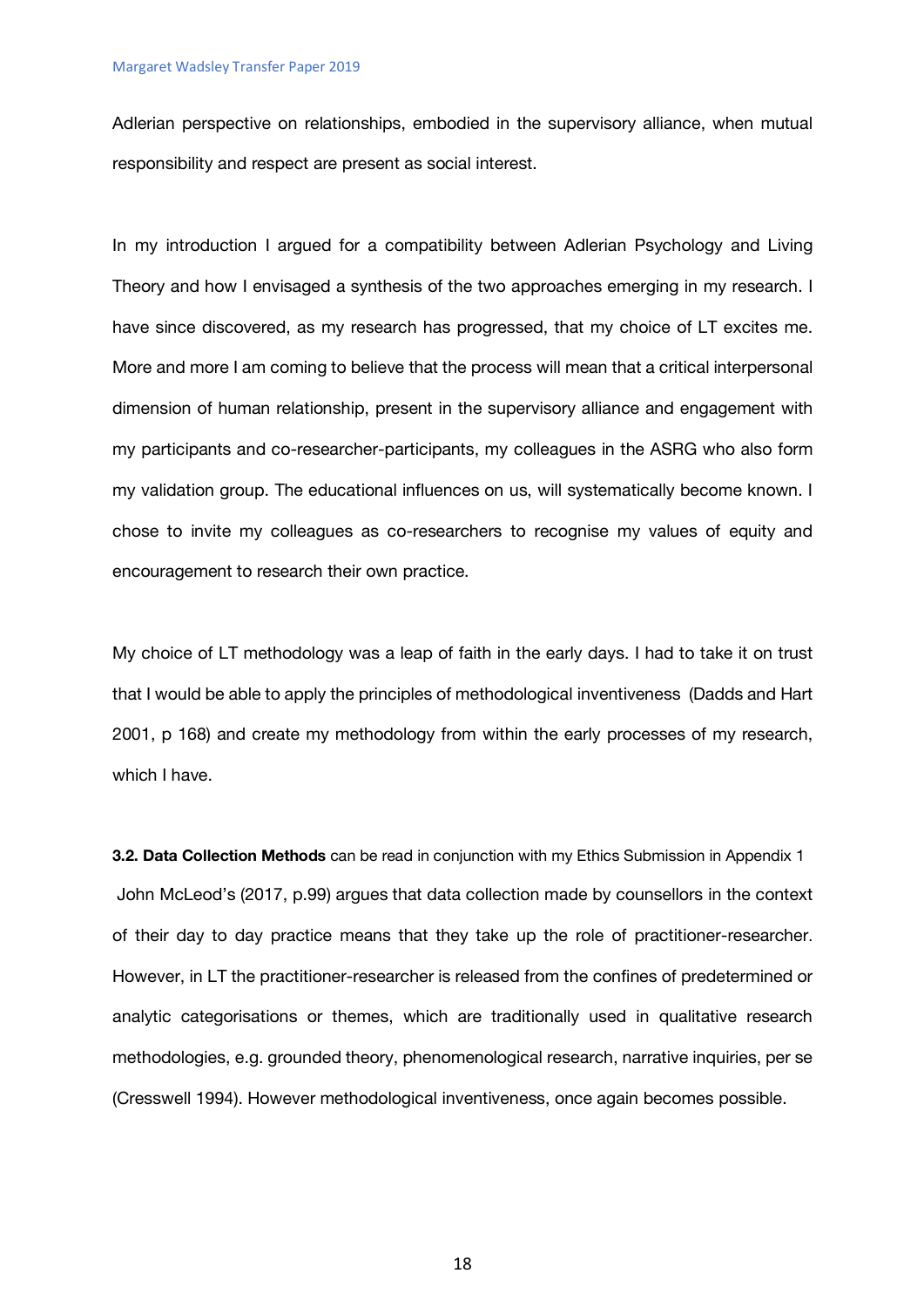Below are examples of the range of methods, some of which I have already been using as I acknowledge what Dadds and Hart (2001) said about professional intent, my intent as a practitioner, not to present my methodology as fixed or inflexible, but to draw on my growing professional knowledge as developmental critique, as well as to explicate it (ibid p169).

These are some of the methods identified and applied, so far:

- Creation of videos to capture embodied expressions of encouragement, social interest, community feeling and emergence of unexpected phenomena, agreement and contradiction with other researchers and Adlerians. (an illustration of data analysis is included later in this paper)
- Videos also provide the opportunity to validate meanings of values as they are lived as well as relating the meanings created to the creation of epistemological principles. This use of video as a method refers to, for example, visual reflections through diaries, blogs, and revisiting early recollections that inform patterns of contradiction
- Reflective mind maps to facilitate the reflexive processes around the emergence of my values
- Field notes to create an emerging picture through time
- Exploratory, reflective writing, to highlight the emergence of meaning from narrative inquiry
- Photos to elicit metaphor that aids the research's comprehensibility
- Action reflection cycles, specifically to demonstrate cycles of improvement, some are specifically linked to self-encouragement (see Appendix 4). This date will be explored in co-researching with the key stakeholder group in this inquiry, my supervisees
- Historical evidence from my practice archive

The 'how' of this enquiry is the crux of its Living Theory methodology, alongside the 'what' and 'why'. Adlerian theory provides insight into human nature that is understandable to ordinary people (Wadsley 2011, p 20). The video data I generate will present and support the case for what lies beneath my passion to validate my Adlerian values and beliefs. It will test the presence of my values and that I act as I claim and the authenticity of my practice.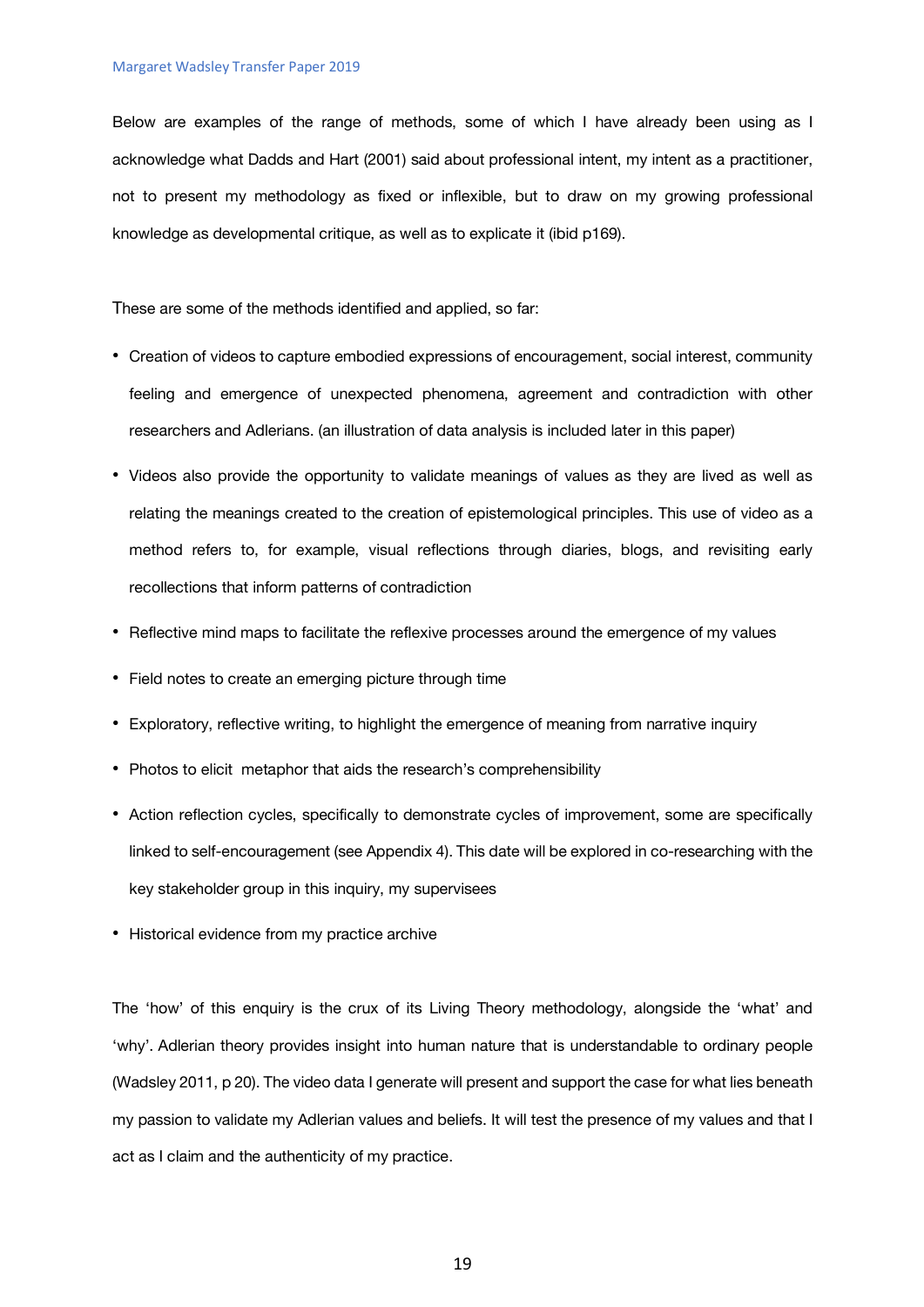LT recognises the importance of reflexive practice in enabling practitioners to uncover their unique living values, some of which will be lexically the same as those in the HEA framework of professional development, but unique in how they are expressed in practice. One of the most important elements of LT is the engagement of reflexive processes, which strengthened my choice of it.

The benefits of reflective practice are widely acknowledged. However, reflexive practitioner/researchers become aware of the deeper meanings of their values and beliefs, the phenomenology around them and the part they play in their work relationships and how their values influence the way they work. This happens through practice reflections taken to a depth of selfknowledge that transcends the literal and plumbs the depth of the psyche. Such knowledge becomes the basis for identifying the part values play in the influence they engender in themselves, historically, enabling discovery of what needs to be explored, evaluated, explained and in some cases, transformed. In my research, for example, I have explored some early recollections in depth, alongside my ASRG. It is an Adlerian technique for identifying the coherent guiding principles of my life that reveal how I strive for meaning and purpose in overcoming my natural sense of inferiority.

Collecting visual data offers, not only an opportunity to witness relational interactions but to plumb the depths of the supervisory alliance through adopting a process of reflexivity within the research, including both the supervisor and supervisee's inner worlds. Using visual data opens an opportunity to witness a living contradiction where values are held in a relationship, but behaviour speaks otherwise (Whitehead, 2018, p. 13). I would argue that using visual data and the discovery of the value of metaphor as visual creative expressions that carry meaning from "one mental domain in terms of another (Lakoff 1993, p203), methodological inventiveness is once again manifest.

## **3.3 Rigour and the role of data analysis as a validation process**

I have concluded that LT data remains open to infinite possibilities for harnessing rigour, just as it benefits from "methodological inventiveness". In defending Action Research (AR) in the debate around knowledge creation, Winter argues that AR uses criteria (Winter 1998, p59).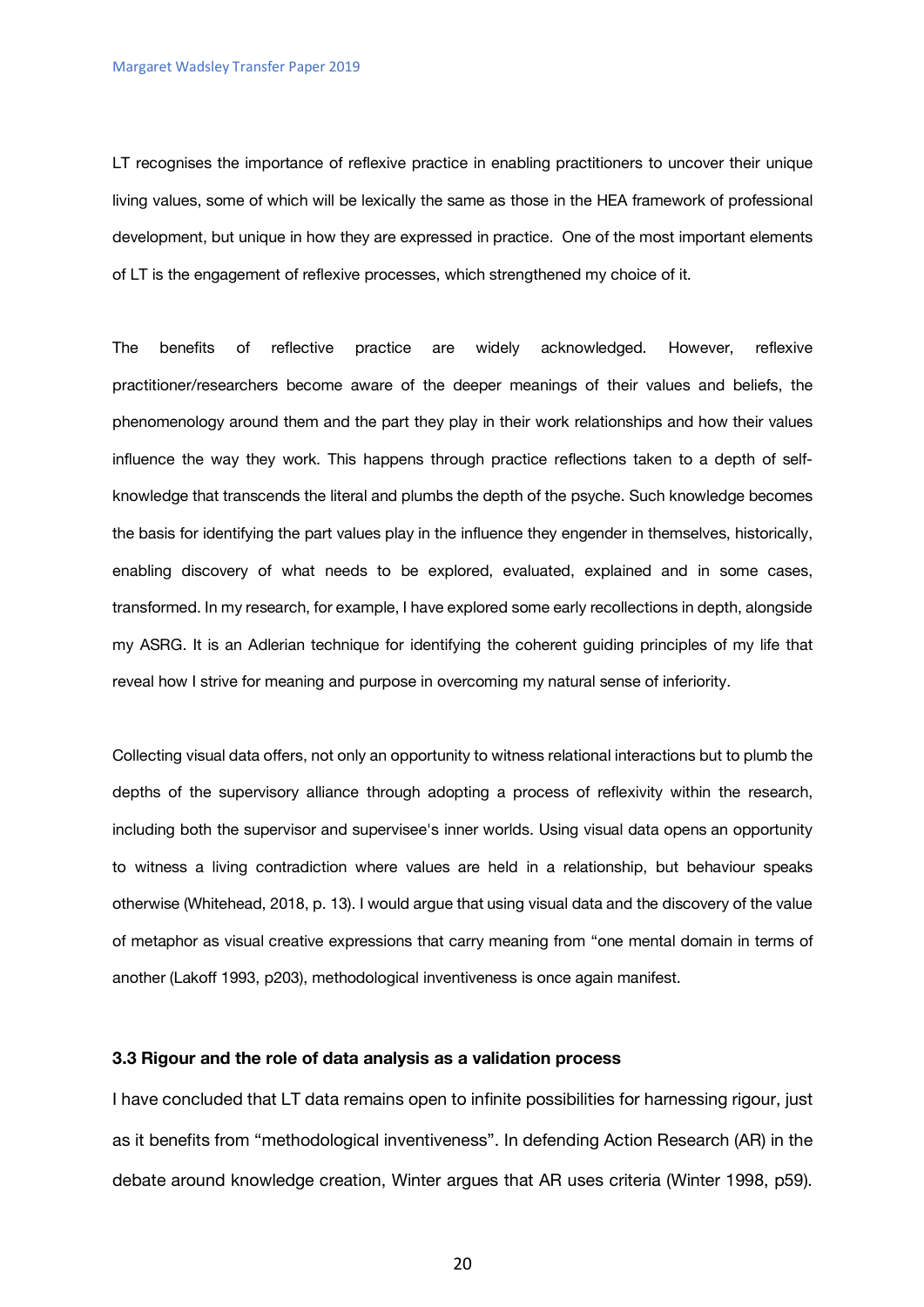#### Margaret Wadsley Transfer Paper 2019

For example, my research question in association with my overarching values provide six specific criteria, congruent with my Adlerian approach and that I can use to demonstrate rigour: "social interest"; "community feeling"; "honesty", "encouragement" and "equity". Kok (1991) took Winter's (1989) six principles of rigour from action research; reflexive and dialectic critique (p77 and 79), risk, plural structure, multiple resource and theory practice transformation. The three I am focusing on at this stage are; reflexive and dialectic critique and risk, to acknowledge the risk I am taking in opening my data analysis to the scrutiny of my peers.

Explaining "community feeling" (Gemeinschaftsgefϋhl) as a relational concept is essential for addressing the research question and supporting this data analysis. Dreikurs (1989) described the degree to which a person can express "community feeling" (Gemeinschaftsgefϋhl) being an indicator of the: "…extent he can adapt himself to others and, whether he is capable of feeling with and understanding other members." (p5). I experience community feeling as an awareness of feeling at one with humanity and appreciate a description of inclusionality as: "a relationally dynamic awareness of space and boundaries as continuous, connective, reflective and co-created.", which explains more fully what I mean "feeling at one with humanity", Whitehead 2018, p107).

## **3.4 My Illustrative data Analysis: Rigour in Action**

In this section I have engaged a process of video data analysis that addresses the use of subjective and objective data as I engage my ASRG in a process of inter-subjective criticism, which was generalised into: "...the idea of mutual relational control by critical discussion." (Popper 1975, p44). From our discourse emerged the application of triangulation, consulting documentary evidence in association with the multimedia conversations stimulated by sharing a video and its description. Triangulation as described by McLeod (2003, p. 86) takes data through a "sifting and sorting" process to discover data convergence and consistency.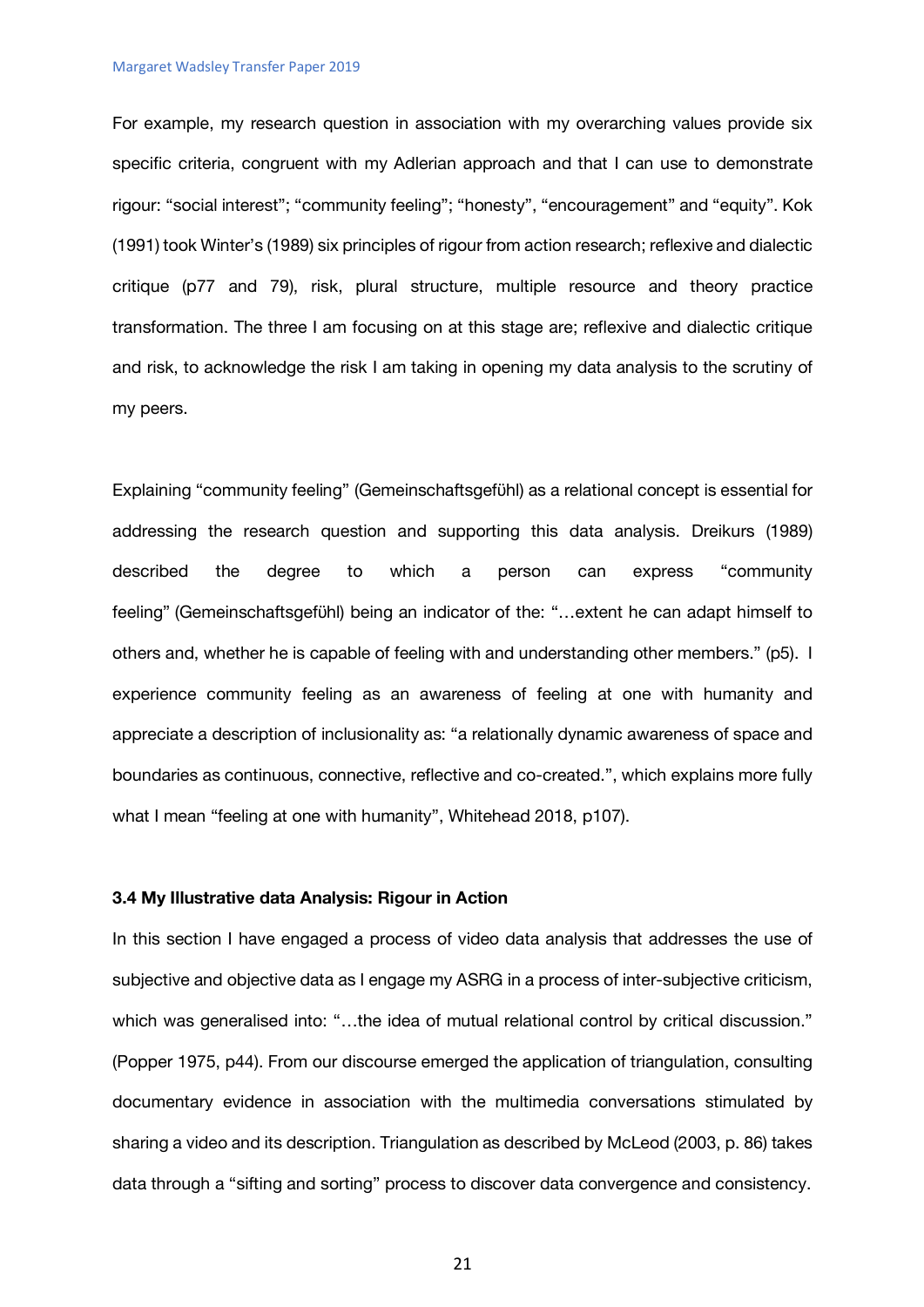I asked the social validation group to critque a clip of video data for: comprehensibility, authenticity, cultural awareness in terms of my educational influence and embodiment of my value. This was done alongside my explanation of what is happening in the video, especially my response to the person with whom I am interacting. Appendix 3 outlines the full Illustrative data analysis process.

Use of the six criteria I have outlined were not constrained among pre-set criteria, one of my criticisms of traditional trends in qualitative research in the therapeutic professions are exemplified, but emerged from the initial stages of this research. The questions used were based on questions that support the creation of valid explanations of experience created in the form of social validation (Habermas 1976, p2-3). By integrating the narratives that emerge from my methods I am testing that I act as I claim through alongside a jury of my peers. Here is the link to a brief conversation on triangulation made by the validation group: https://youtu.be/8xNsk8wkEoo

The progressive development of data analysis over time will identify the consistencies of how I practice and so highlighting the authenticity of my findings and the evidence base for the living theory that emerges.

## **4. Outline of Intended Thesis:**

**Prologue and Chapter One**: What is important to me in my development as a mature researcher; a story of forty years? Now that I am a Living Theory researcher, how did I discover the thread that links all my research, it is my concern for young lives?

**Chapter Two**: How do I respond to and work with my concern for young lives? How is this reflected in my research and resonate with my motivation to encourage others, living my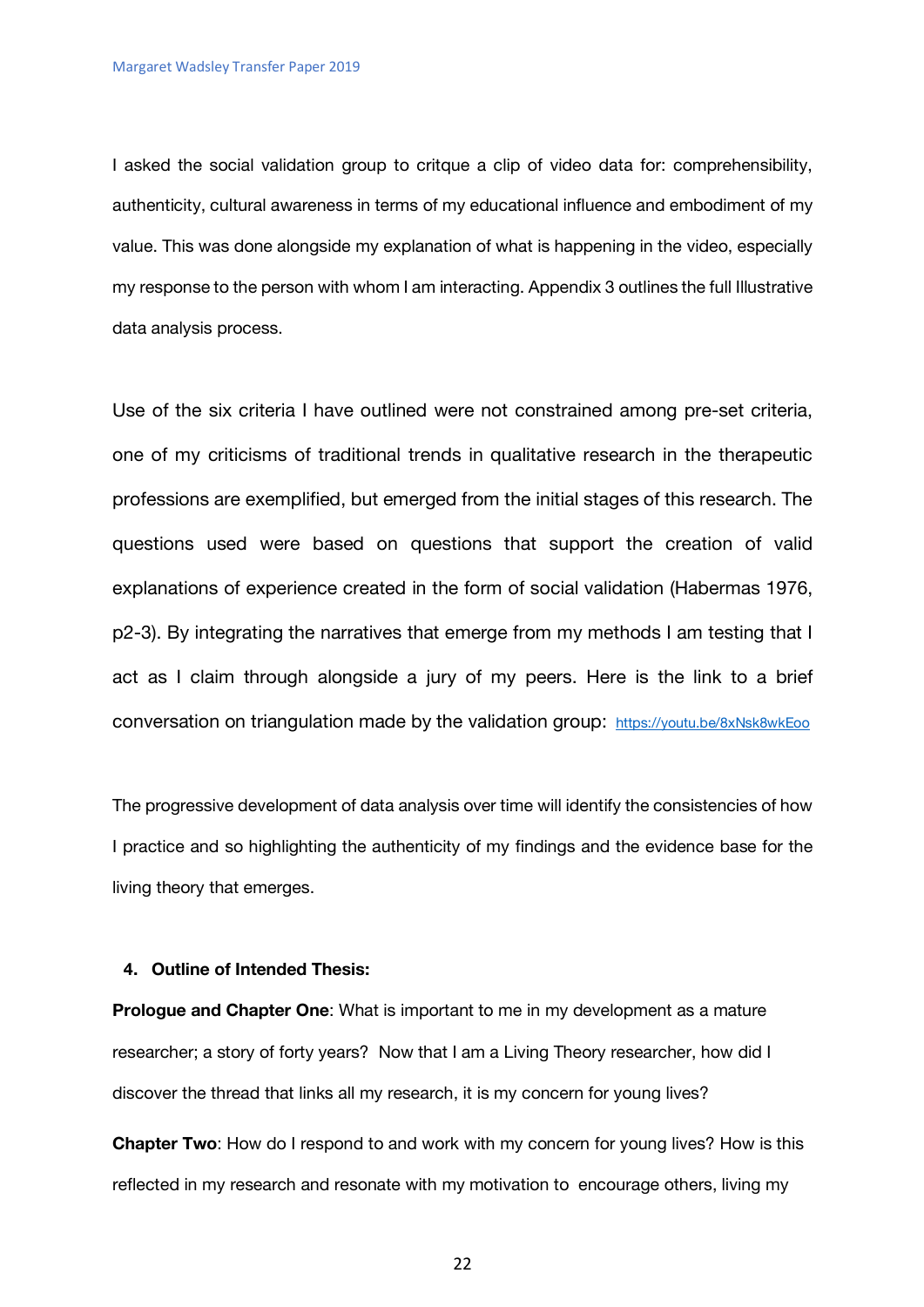overarching values of honesty, encouragement and equity? Where does selfencouragement and self-care as an expression of social interest, fit into the mix?

**Chapter Three**: How does my research sit in relation to the ethics of continuous improvement in my practice, the practice of other supervisors and contemporary research in clinical practice: influences, Adlerian approach, ontology, constructivism and integration.

**Chapter Four**: How do I explain my practice values, what has influenced my development and how do these connect with my educational influence and that which brings meaning and purpose to my life as a clinical supervisor?

**Chapter Five**: What is within my embodied knowledge as a clinical supervisor? The discovery and application of my LT methodology and data collection and emergence of my findings.

**Chapter Six**: How does social interest, community feeling, alongside my values of honesty, encouragement and equity, sit in relation to my emergent living theory of my Adlerian approach to supervision? Integrating my data analyses to reveal my living theory of my Adlerian approach to clinical supervision?

**Chapter Seven**: Challenging dominant discourse in the therapeutic world. What application does the discovery of living contradiction offer as a process in therapeutic practice? Selfencouragement as a professional tool of inquiry aimed at continuous personal and professional development and self-care.

**Chapter Eight**: What is my research legacy, what does look like, feel like and how will it happen in reality? What are the implications for creating continuous professional development in clinical supervision and the future creation of LT methodology and research within the therapeutic profession.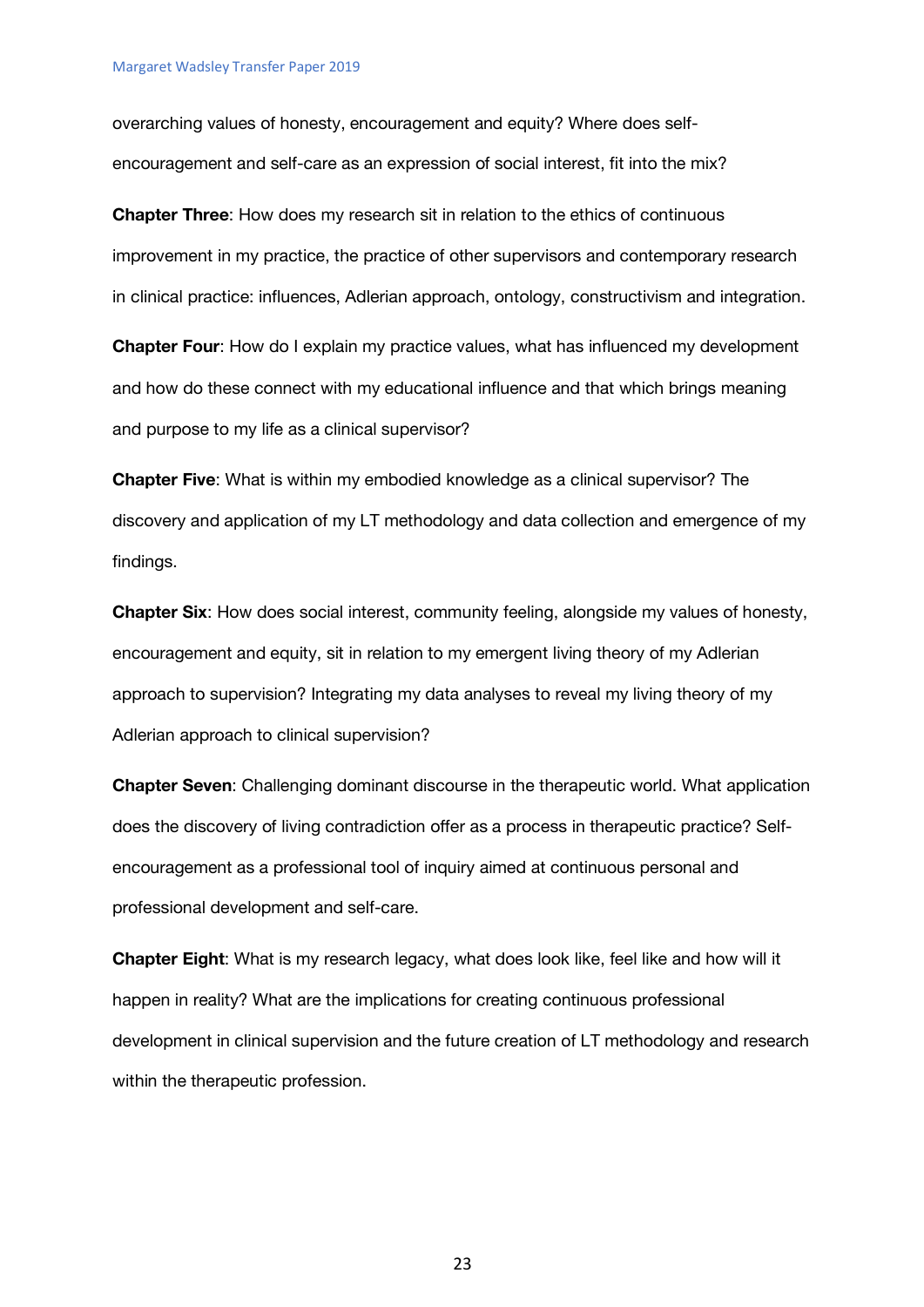Margaret Wadsley Transfer Paper 2019

**5. Outputs**: (some go back before my current research but link to my research question) September 2003 Keynote lecture - Encouragement for the Beginnings of Life Adlerian Society and Institute of Individual Psychology Residential St Hilda's College Oxford April 2007 Workshop delivered to the Adlerian Society of Arizona – Promoting Social Interest in Children with ADHD and ODD 6th September 2008 Presented Key-note lecture Securing social equality in the adult-child relationship: ASIIP Annual Residential - St Hilda's College Oxford Wadsley, M. C. (2006) Promoting Social Interest in Young Children with ADHD and ODD, CCYP Journal of BACP June 2006 . Summer 2011 A Man of Our Time: the quiet force behind the humanistic movement COSCA Counselling in Scotland p20-13 20th September 2012 Presentation: Dru Yoga Meets the Four capacities Scottish Learning Festival SECC Glasgow 30<sup>th</sup> May 2015 NASAP presentation in Philadelphia: Encouraging Kids: Capturing Social Interest Through Dru Yoga 11<sup>th</sup> June 2014 Provided quest demonstration and supervision at the Northern Arizona University for trainee school counsellors in association with Prof J DeVoss 30<sup>th</sup> May 2015 Delivered workshop Encouraging Kids: Capturing Social Interest Through Dru Yoga NASAP 63<sup>rd</sup> Annual Conference Philadelphia USA 14<sup>th</sup> March 2017 Breath~Body~Mind Practices to Enhance Adler's Holistic Approach to Wellbeing ASIIP Conway Hall Red Lion Square Holborn London 12<sup>th</sup> July 2018 Validating Embodied Knowledge Experienced as Social Interest University of Cumbria Research Student Conference 4th December 2018 Can We Breathe Out Anxiety and Boost Our Resilience? A Challenge for Mind and Body ASIIP Conway Hall Red Lion Square Holborn London January to April 2019 – Lead Tutor on a 60 hour: Introductory Certificate in Adlerian Family Counselling course Validated by the Institute for Individual Psychology (UK) and which was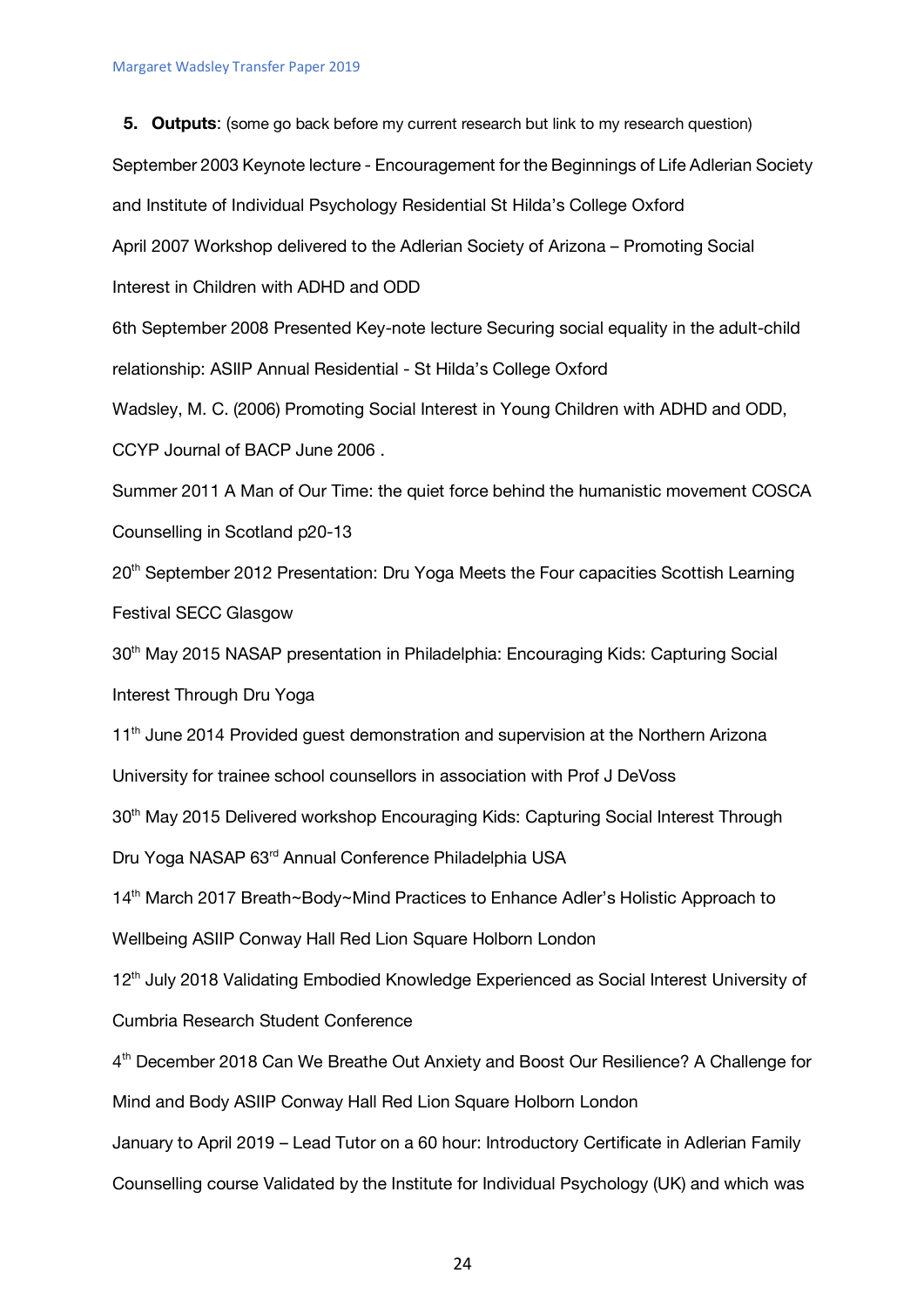delivered at the Tom Allan Counselling Centre in Glasgow It is anticipated that the course will run again next year.

24<sup>th</sup> March 2019 Co-presenter on at the Adlerian Society and Institute of Individual Psychology Workshop on Research Practice

30<sup>th</sup> May 2019 Creating Safe Learning Environments Through Social Interest and the Magic of Encouragement Pima County School Board Conference Presentation Tucson Marriot Hotel Arizona. 120 teachers from Pima County School Board, conference within a Conference with 67<sup>th</sup> NASAP Conference Tucson Marriot Hotel, Tucson Arizona

 $31<sup>st</sup>$  May 2019 Researching Adlerian Psychology to Validate its Effectiveness in the 21 $<sup>st</sup>$ </sup> Century Conference Presentation North American Society of Adlerian Psychology, Tucson Marriot Hotel, Tucson Arizona

26<sup>th</sup> June 2019 A Hopeful and Loving Educational Activism in Living Theories for Social Transformation – Paper presented within this symposium of living theorists with Jack Whitehead acting as the Discussant, ARNA conference McGill University Montreal 26<sup>th</sup>-28<sup>th</sup> June 2019

28<sup>th</sup> June 2019 Self-encouragement as a Tool of Inquiry – my individual presentation at the ARNA conference McGill University Montreal 26<sup>th</sup>-28<sup>th</sup> June 2019

11<sup>th</sup> July 2019 Self-encouragement as a Tool of Inquiry – University of Cumbria Student Research Conference 2019

## **6. Timescale for Submission**

I am monitoring my time frame using the Quick Plan App for iPad. Overall, I anticipate 2-3 years which includes:

## **Data collection:**

October 2019 – June 2021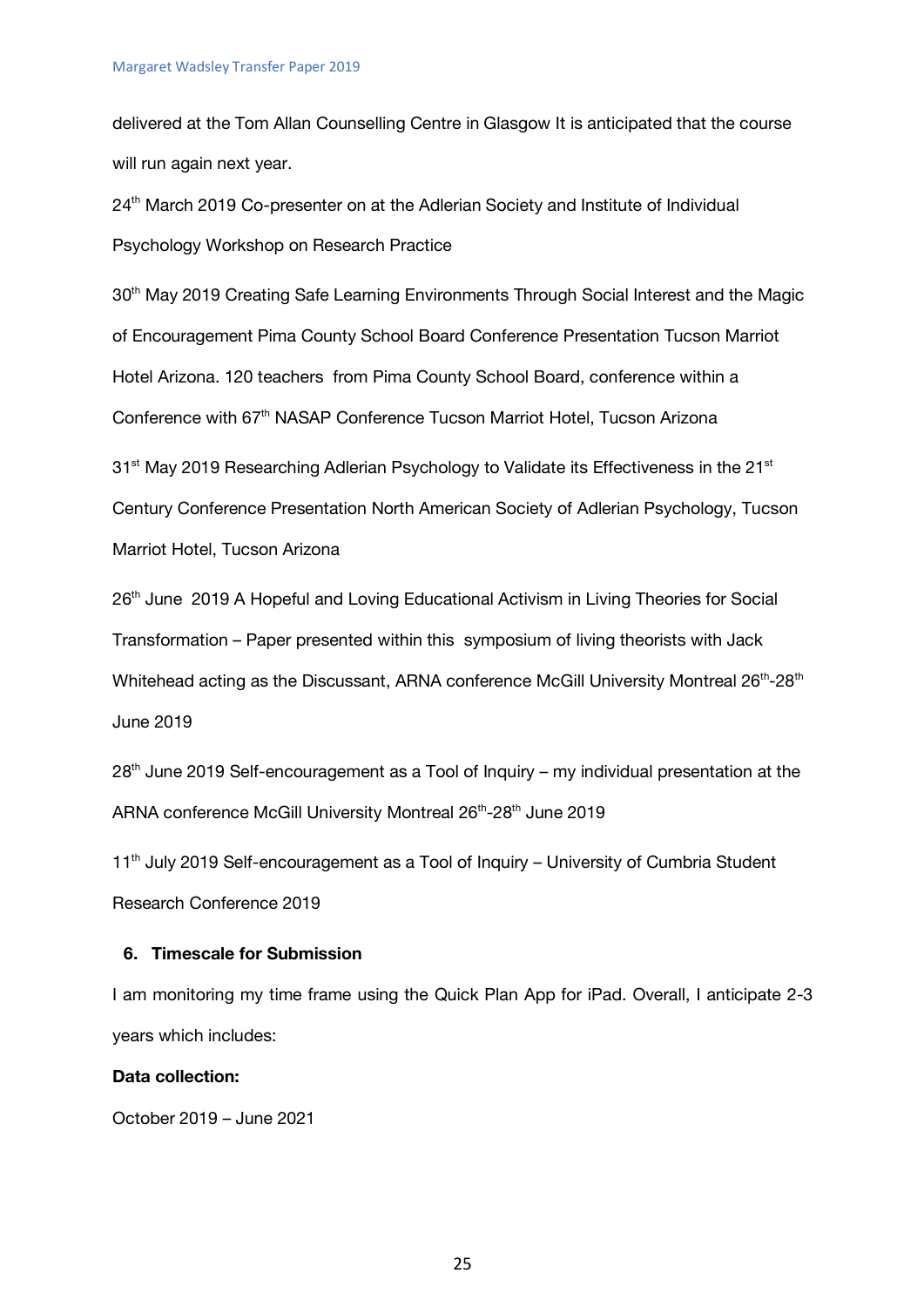## **Data sources:**

I began the data collection process early in my research and continue to create sources of data in the forms of my research diary, video diaries, regular recordings of meetings and presentations as a basis for evidencing my on-going professional development and effectiveness through "conversation café" with my ASRG and the Living Theory PhD group that meet weekly.

The recording of supervision sessions will begin in October 2019, I hope, once the Transfer Process is complete. I decided to begin this process after Transfer as I had been able to collect sufficient data to fine tune the creation of my evolving methodology at this stage. It has given me the opportunity to be much more specific about the information to provide the eighteen colleagues, who I will be inviting to become co-researchers. Clarity was mentioned in the feedback from the Ethics committee (Appendix 1).

## **Data Analysis:**

My data analysis will run alongside the data collection, enabling my epistemology to continue to evolve as I write the early chapters.

## **Write Up of the Thesis:**

I will begin the write-up in the spring of 2020. Before that I have the symposium paper I wrote for the ARNA Conference in Montreal, to complete and submit to the Educational Journal of Living Theories. My intention is to be ready to submit my thesis by Summer 2022.

## **7. Illustrative Bibliography:**

Abramson, Z. (2016) Freud and Adler: Differences, *Journal of Individual Psychology*. 2016;72(2):pp140-147

Adler A. (1998) Social Interest: Adler's key to the meaning of life, One World Publications, **Oxford**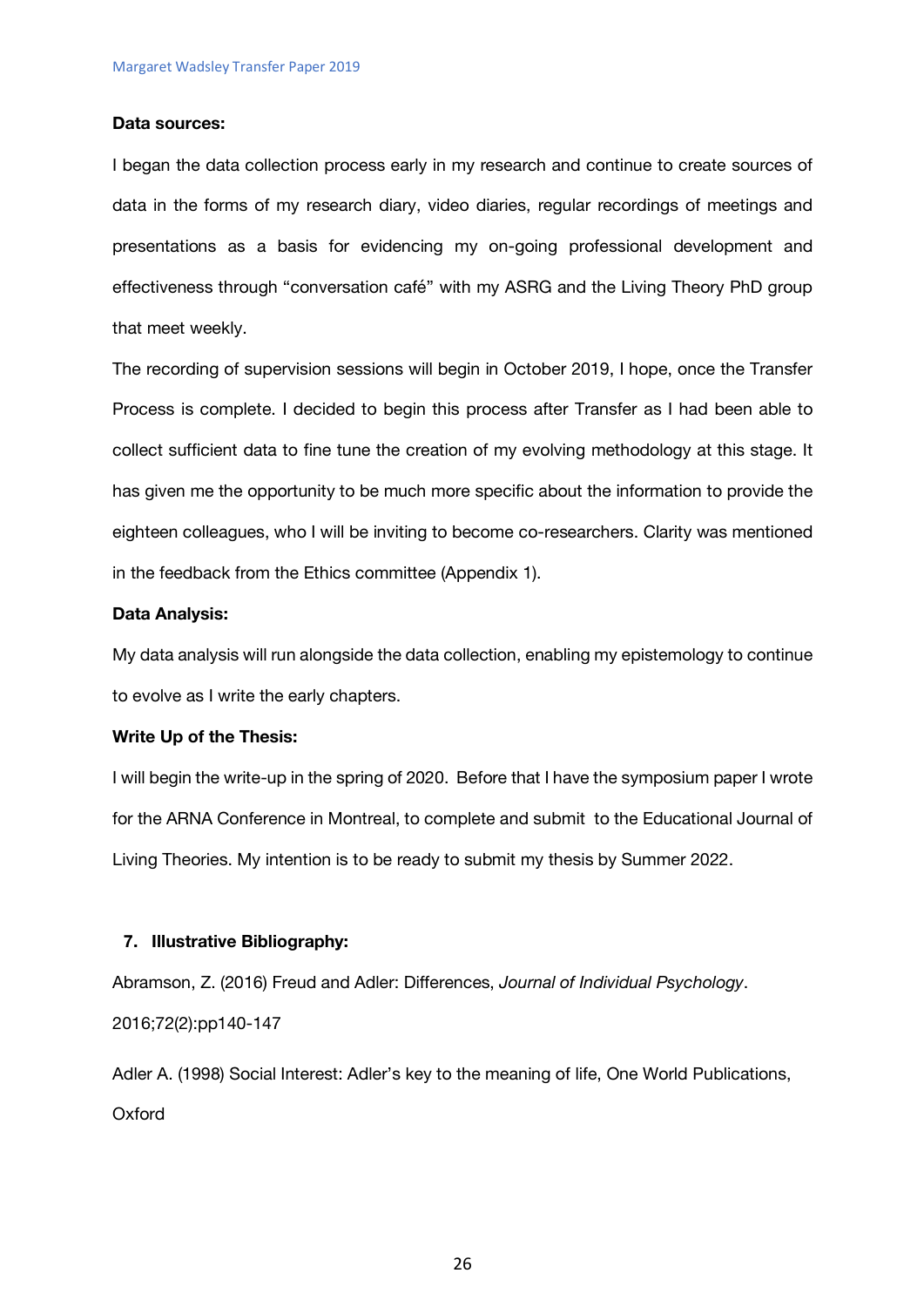10.1080/14733141003599500.

Adler A. 2005, *Edited Journal Articles 1931-1937* USA, Seatle: ; Stein H. T., ed. *The Collected Classical Clinical Works of Alfred Adler*; No. 7 2005.

Adler, K., A. (1993) Socialist Influences on Adlerian Psychology 19<sup>th</sup> International Congress *of Individual Psychology*, Budapest August 1-5 1993

Andersson L, King R, Lalande L. (2010) Dialogical mindfulness in supervision role‐ play. *Counselling and Psychotherapy Research*. 2010;10(4):pp287-294. doi:

Ansbacher, H. L. and Ansbacher, R. R. (1956) *The Individual Psychology of Alfred Adler*, New York Harper Collins

Anthony F. J. (2016) What detoxifies shame in integrative psychotherapy? an interpretative phenomenological analysis. *British Journal of Psychotherapy*. 2016;32(4):pp532-546

5 http://search.ebscohost.com/login.aspx?direct=true&AuthType=shib&db=a9h&AN=1189 41375&site=ehost-live&custid=s3824264. doi: 10.1111/bjp.12246.

Arthur P. (2018) How do you take care of yourself? *THERAPY TODAY*.

2018;29(5):pp44. http://search.ebscohost.com/login.aspx?direct=true&AuthType=shib&db= rzh&AN=130221273&site=ehost-live&custid=s3824264

Barlow, Patrick J. Tobin, David J., and Schmidt, Melissa. (2009) Social interest and Positive Psychology: Positively aligned. *Journal of Individual Psychology*. 2009;65(3):pp191-202.

BERA (2018) *Ethical Guidelines for Educational Research*, fourth edition

https://www.bera.ac.uk/publication/ethical-guidelines-for-educational-research-2018

Bond T. (2004) Ethical guidelines for researching counselling and

psychotherapy. *Counselling and Psychotherapy Research*. 2004;4(2):10-

19. http://www.tandfonline.com/doi/abs/10.1080/14733140412331383893. doi:

10.1080/14733140412331383893.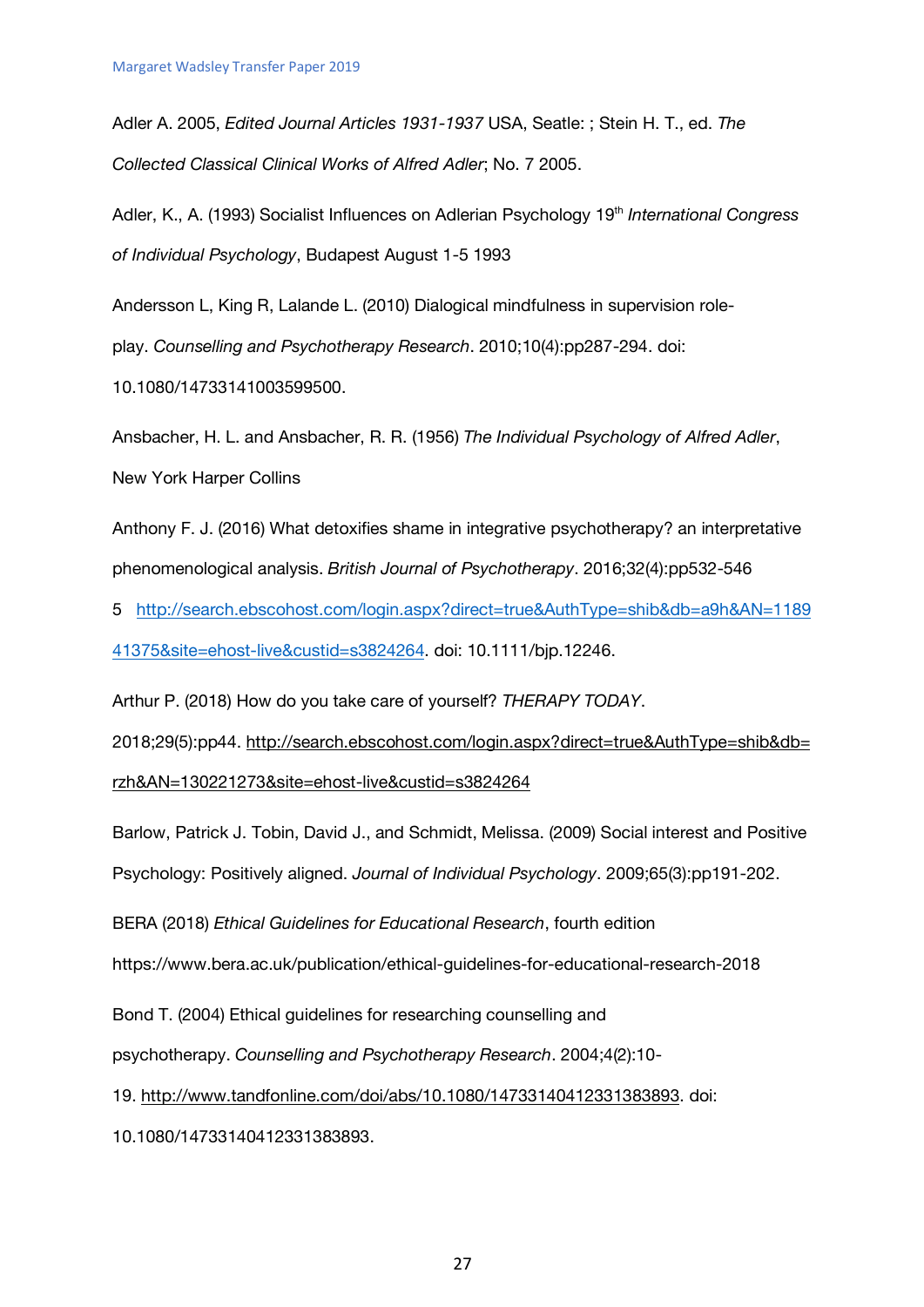Brambling, M. and King, R. (2014) Supervisor Social Skill and Supervision Outcome, *Counselling and Psychotherapy Research*, 2014;14(4):pp256-262

Bitter, J. (2007) Am I An Adlerian? *Journal of Individual Psychology*. 2007;63(1):pp3-31.

Briganti, A. (2015). Generating my own living-theory: An interim report, *Educational Journal of Living Theories*, vol. 8, pp. 76-99, 2015. https://ejolts.net/node/262

Buber, M. (1947) *Between Man and Man*, London: Kegan Paul

Capacchione, L. (1991). *Recovery of your inner child.* 1st ed. New York: Simon and Schuster; 1991:pp288.

Carlson, J. (2008) The brain-mind-relationship connection: An interview with Dan Siegel. *Journal of Individual Psychology*. 2008;64(1):pp67-82.

Clarkson, P.(2003) The Therapeutic Relationship, 2nd Edition, London: Whurr Publishers

Cohen, L., & Manion, L. (1994) Research Methods in Education (4th ed.) London Routledge

Corsini, R. J. and Wedding, D. (eds.) (2000) Current Psychotherapies (6<sup>th</sup> Edition), USA Thomson/Brooks/Cole

Cotter, A. (2017) Moving and being moved through time: Autoethnographic reflections on first-person research and its development over 30 years. *Counselling and Psychotherapy Research*. 2017;17(2):pp104-112. https://search.proquest.com/docview/1915227462. doi: 10.1002/capr.12098.

Cresswell, J., W. (1998) *Qualitative Inquiry and Research Design* London: Sage

Croake J. W. (2017) A phrase that Adler spoke frequently but rarely wrote. *Journal of Individual Psychology*. 2017;73(3):pp4-7.

Dadds, M. (2008). Empathic validity in Practitioner-research. *Educational Action Research*, 16 (2),pp 279-290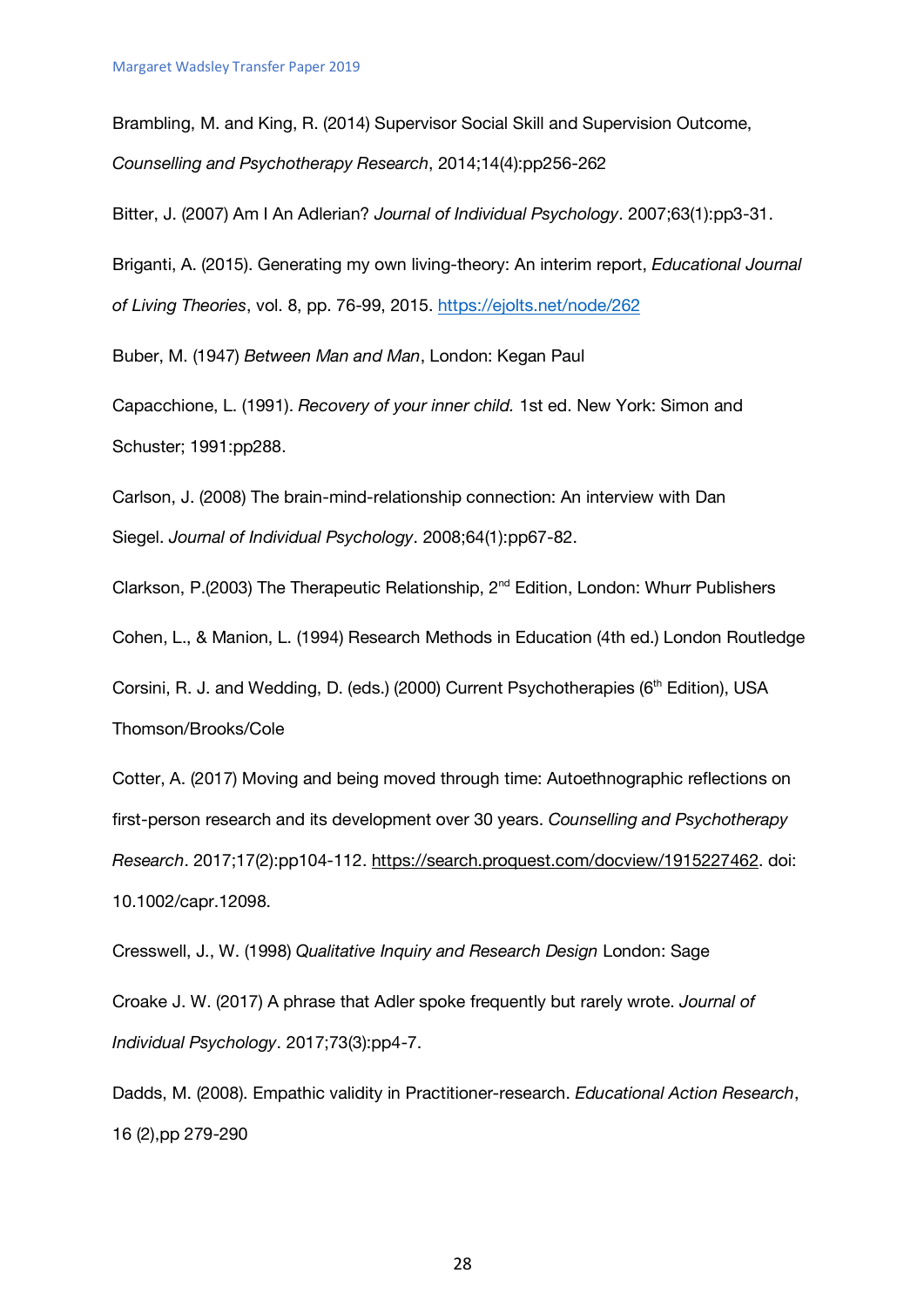Dadds, M. and Hart, S. Crotty T. (2001) Doing Practitioner Research Differently, London: Routledge Falmer

Day C. R. (2018) A case study: Claiming equity using early story and metaphor. *Journal of Individual Psychology*. 2018;74(1):55-74

Dodds J. (2019) In Praise of Supervision; *Counselling in Scotland*. 2019(Spring 2019):pp26.

Dinkmeyer D.C., Losoncy L. (1996) *The skills of encouragement.* Delray Beach, Florida: St. Lucie Press 1996:pp 231.

Dreikurs Sadie (1986) *Cows can be purple.* 1st ed. Chicago USA: ; 1986:pp145

Eger, E. (2017) The Choice, UK: Penguin

Erickson B, Nosanchuk T. (1992) *Understanding data.* 2nd ed. S. l. : Open University Press; 1992.

Emery M. (2018) HOW DO YOU TAKE CARE OF YOURSELF? Mark Emery replenishes his resources by guerrilla gardening. *THERAPY TODAY*.

2018;29(4):pp32. http://search.ebscohost.com/login.aspx?direct=true&AuthType=shib&db= rzh&AN=129424943&site=ehost-live&custid=s3824264.

Etherington K. (2017) Personal experience and critical reflexivity in counselling and

psychotherapy research. *Counselling and Psychotherapy Research*. 2017;17(2):pp85-

94. https://onlinelibrary.wiley.com/doi/abs/10.1002/capr.12080. doi: 10.1002/capr.12080.

Frank, M., L. and Shoshana, A. (2019) "It was a kind of togetherness feeling" an exploration of social interest in early recollections. *Journal of Individual Psychology*. 2019;75(1):pp42-57

Frankl, V. E. (1984) *Man's Search for Meaning Revised and Updated.* New York:

Washington Square Press

Friedman V. (2002) Action research in organizations. *Management Learning*. 2002;33(4):pp525-530. doi: 10.1177/1350507602334008.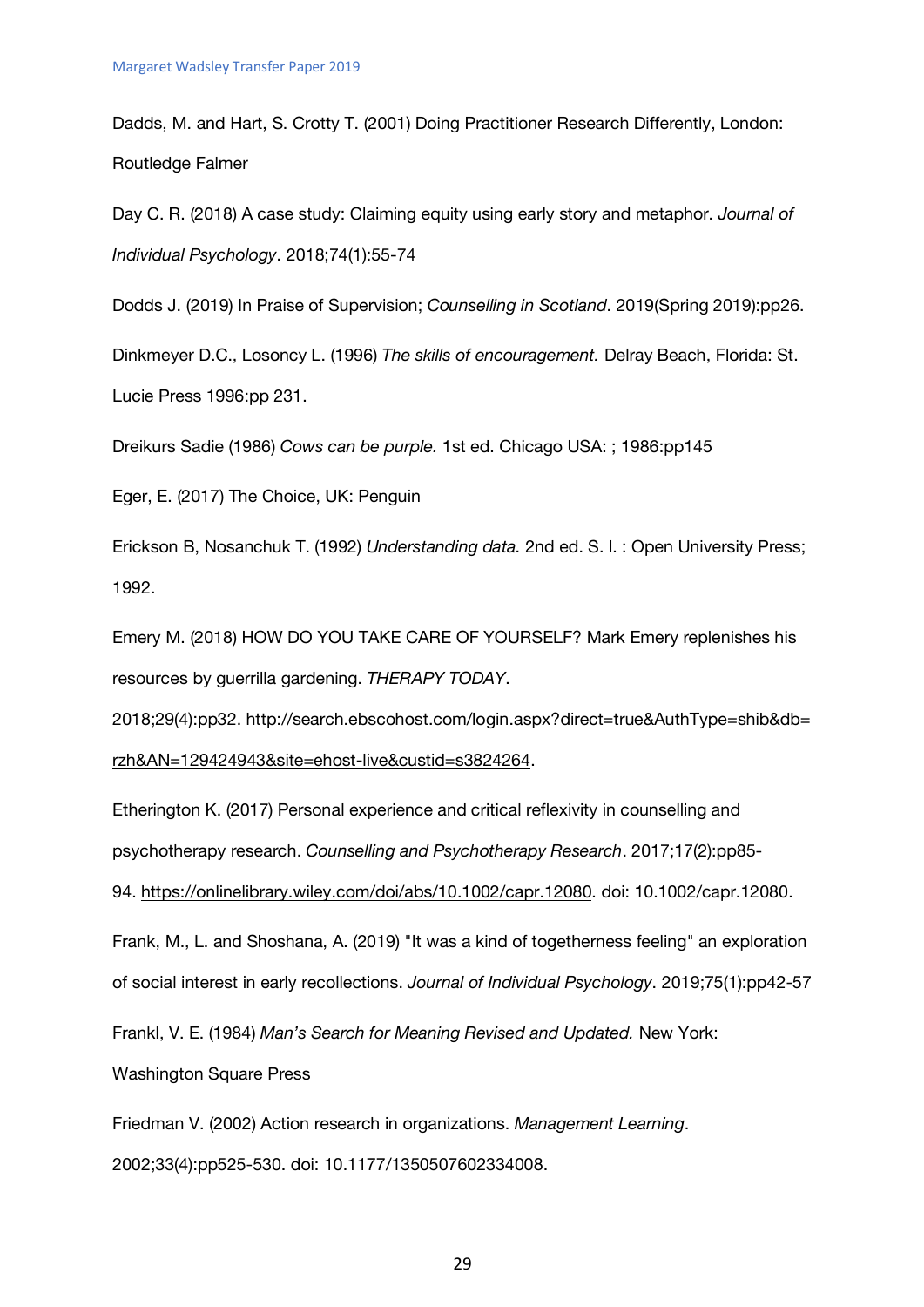Garza, Y., Kinsworthy, S. and Bennett, M., M. Supervision in group play therapy: A skills checklist. *Journal of Individual Psychology*. 2014;70(1):pp31-44.

Gilbert, M. C. and Evans, K. (2001) *Psychotherapy Supervision: an integrative relational approach to psychotherapy supervision*, Buckingham: Open University Press

Gold, J. R. (1996) *Key Concepts in Psychotherapy Integration* New York: Plenium

Graham K. (2019) I call it the Velcro effect - a myriad of hooks collecting other people's stuff. *New Psychotherapist*. 2019;1(70):pp50-51.

Habermas, J. (1976) *Communication and the Evolution of Society*. London; Heinemann.

Harpaz S. R., Sarig N., Eldar Orit O., Peiser G., Leiman A., Ginsberg Z., Kohn E., Kerem Y. and Lavo . A dance of group members' lifestyles: Supervision of an Adlerian peer group using early recollections. *Journal of Individual Psychology*. 2018;74(4):pp404-420

Harris, I. and Spong, S. Secondary school counselling supervision and the impact of the work environment. *Counselling and Psychotherapy Research*. 2017;17(2):pp148-

156. http://web.a.ebscohost.com/ehost/detail/detail?vid=2&sid=9e902df2-64c4-43f5-bcebc117f3162b4f%40sessionmgr4010&bdata=JkF1dGhUeXBlPXNoaWImc2l0ZT1laG9zdC1sa XZl#AN=122344390&db=rzh.

Henderson P. (2006) Learning to take supervisory authority. *Adlerian Year Book*. 2006:pp4 Henderson P. (2009) *A Different Wisdom*, London: Karnac books

Henderson, P.; Holloway, J. and Millar, A. (2014) *Practical Supervision*, London Jessica Kingsley

Jackson A.Y., Bright N.G., Manchester H, Allendyke S. Spaces of power/knowledge: A Foucauldian methodology for qualitative inquiry. *Qualitative Inquiry*. 2013;19(10):pp839-847. doi: 10.1177/1077800413503803.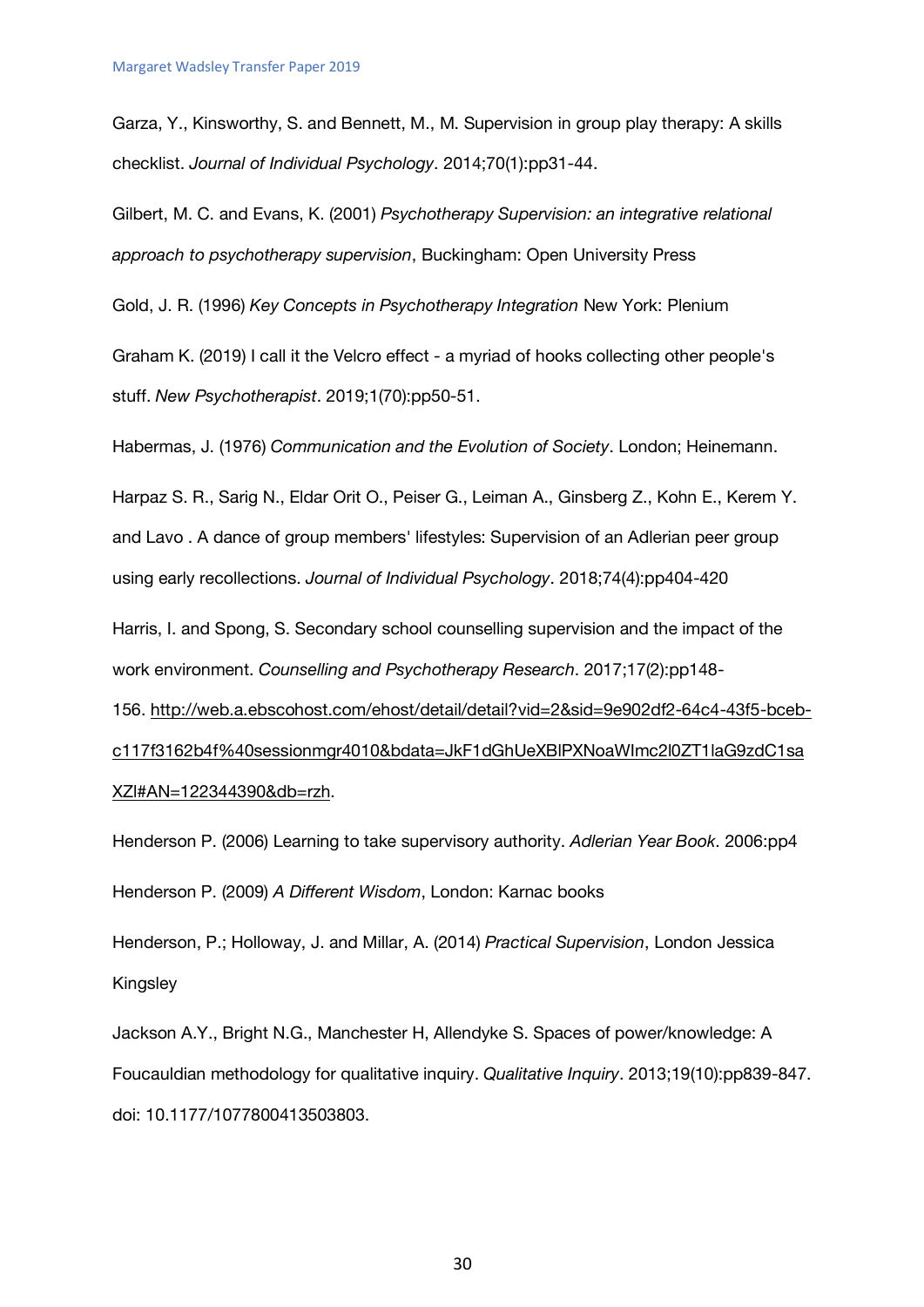Huxtable M. (2016) Integrating personal, political, and professional educational practice that gives meaning and purpose to my life and work. .

2016. https://www.openaire.eu/search/publication?articleId=core\_ac\_uk\_\_::f2b2dbd3f5d7f b0632d0ff73939c8264.

Jackson A.Y., St.Pierre E. A., Taguchi H. L. (2017) Thinking without method. *Qualitative Inquiry*. 2017;23(9):pp666-674. doi: 10.1177/1077800417725355.

Johansen, T. ((2017) Wellbeing therapy and Adlerian psychology: Revisiting the task of self. *Journal of Individual Psychology*. 2017;73(3):pp234-242

Kaufman G. (1993) *The Psychology of Shame.* 2nd ed. London: Routledge; 1993:pp 353.

Kaufman W. (2003) Freud, Adler and Jung: *Discovering the Mind* Series, 3, New Jersey Transaction Publishers

Khanna S. Review: Jean McNiff & Jack Whitehead (2006). All you need to know about action research. *Forum : Qualitative Social Research*. 2007;8(3).

Kearns (2007) The Mirror Cracked, In Kearns Ed. *When the Mirror Cracked*: When good enough therapy goes wrong and other cautionary tales for humanistic practitioners, London: Karnac Books

Kfir N. (2010) *Personality & Priorities*, Oxon: Beatie Publishing

Kok, P. (1991) *Rigour in an Action Research* Account, Paper presented to the International Conference of the Classroom Action Research Network, University of Nottingham, 19-21 April 1991

Kopp, R. R. (2003) Toward a Developmental Theory of Lifestyle and Social Interest in the First Three Years of Life Journal of individual Psychology. 59(4) 2003 pp 437-451

Lahad, M. (2000) Creative Supervision, London: Jessica Kingsley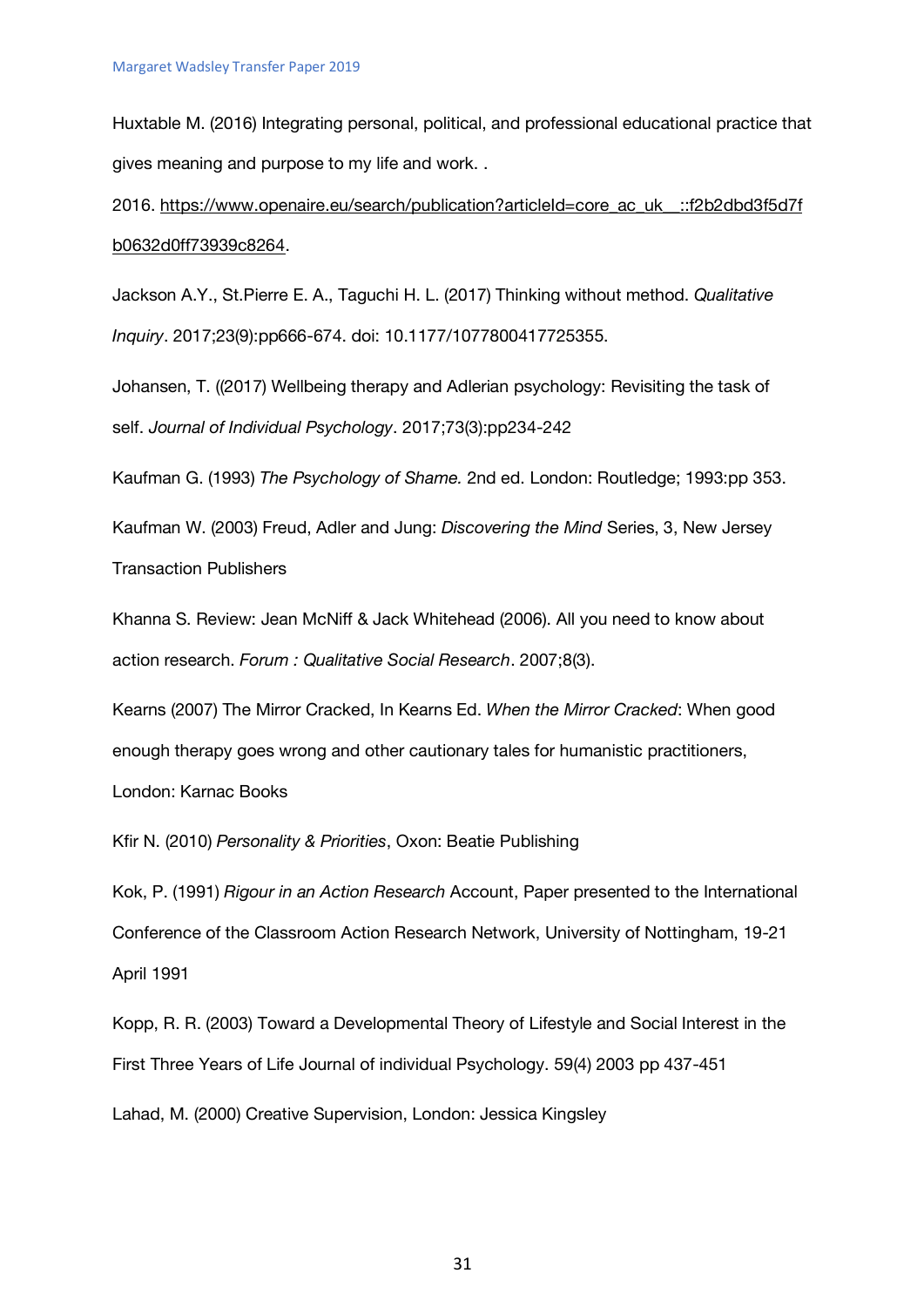Laidlaw, M. (2008) In Pursuit of Counterpoint: an educational journey Educational Journal of Living Theories vol. 1 (1) :pp69-102

Lakoff, G. (1993), eds. *The contemporary theory of metaphor.* 2nd ed. Cambridge: Cambridge University Press; 1993 Metaphor and Thought.

La Voy S. Kathleen, B., Matthew J. L. and McFadden C. R. (2013) An important message from our past with significance for our future: Gemeinschaftsgefuhl. *Journal of Individual Psychology*. 2013;69(4):pp180-293

Lahad M. (2000) *Creative supervision.* London: Jessica Kingsley

Lamberson K. A. and Wester K. L. (2018) Feelings of inferiority: A first attempt to define the construct empirically. 2018;74(2): pp172-187.

Lawley J, Tompkins P. (2011) *Metaphors in Mind.* Repr. ed. London: Developing Company Press; 2011:pp316.

Lemberger M.E. (2017) Adler as a preceptor of humanistic psychotherapy. *Journal of Individual Psychology*. 2017;73(2):pp124-138.

Lundin, R. W. (1989) *Alfred Adler's Basic Concepts and Implications* USA: Accelerated Development

Mandela, N. (1995) *Long Walk to Freedom,* Little Brown & Co.

Meany‐Walen K.K., Bratton S.C., Kottman T. (2014) Effects of Adlerian play therapy on reducing students' disruptive behaviours. *Journal of Counselling & Development*. 2014;92(1):pp47-56. https://onlinelibrary.wiley.com/doi/abs/10.1002/j.1556-

6676.2014.00129.x. doi: 10.1002/j.1556-6676.2014.00129.x.

McLeod J. (2001) *Qualitative research in counselling and psychotherapy.* London: SAGE; 2001.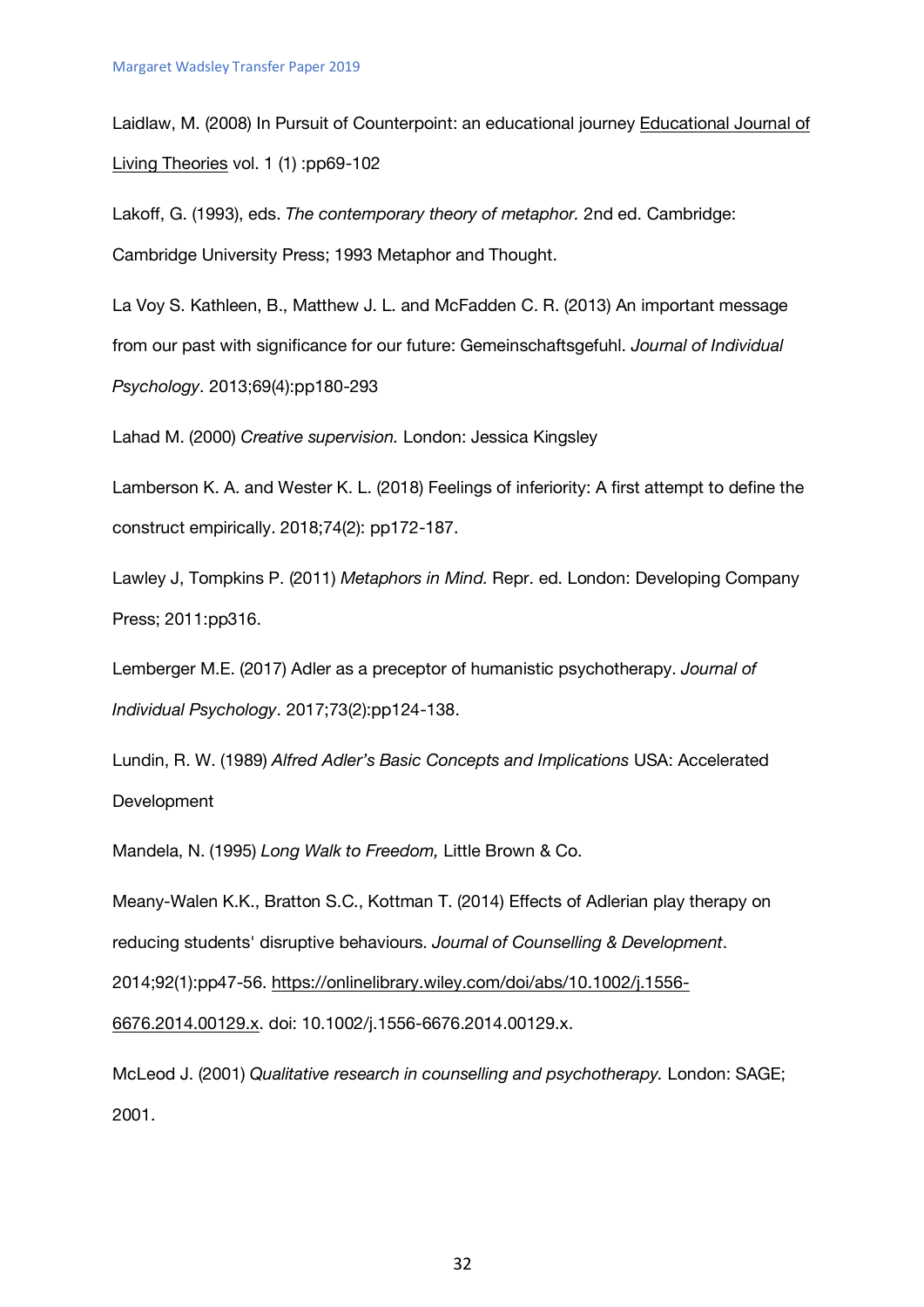McLeod, J. (2002) Research in Person Centred Experiential and Humanistic Counselling and Psychotherapy: meeting new challenges, Counselling and Psychotherapy Research Vol. 2, No. 4 2002 pp 259-262

McLeod, J. (2003) *Doing Counselling Research* London: Sage

McLeod J. (2011) *Counselling skills a practical guide for counsellors and helping professionals.* 2nd ed. Maidenhead: Open University Press; 2011.

McLeod, J. (2017) Qualitative Methods for Routine Outcome Measurement, In: Rousmaniere et al. Eds. The Cycle of Excellence, West Sussex: Wiley Blackwell pp99-122

McLeod J. (2018) RESEARCH MATTERS: The purpose of research is not only to provide answers, but also to ask questions. research can challenge us to look at our practice in new ways, writes john McLeod. *THERAPY TODAY*. 2018;29(3):pp40-

41. http://search.ebscohost.com/login.aspx?direct=true&AuthType=shib&db=rzh&AN=1288 69533&site=ehost-live&custid=s3824264

McLeod, J. (2018) RESEARCH MATTERS: Research studies that explore therapist professional knowledge and experience can help us to learn from each other, *THER TODAY*. 2018;29(4):pp38-

39. http://search.ebscohost.com/login.aspx?direct=true&AuthType=shib&db=rzh&AN=1294 24946&site=ehost-live&custid=s3824264

McLeod, J. (2018) Case study research that explores how therapy unfolds over time offers highly relevant knowledge for practice; Research matters. *THER TODAY*. 2018;29(5):38- 39. http://search.ebscohost.com/login.aspx?direct=true&AuthType=shib&db=rzh&AN=1302 21270&site=ehost-live&custid=s3824264

McLeod J. (2018) RESEARCH MATTERS: Research evidence makes a unique and important contribution to conversations about crucial issues for the future of the profession, writes john McLeod. *THERAPY TODAY*. 2018;29(6):38-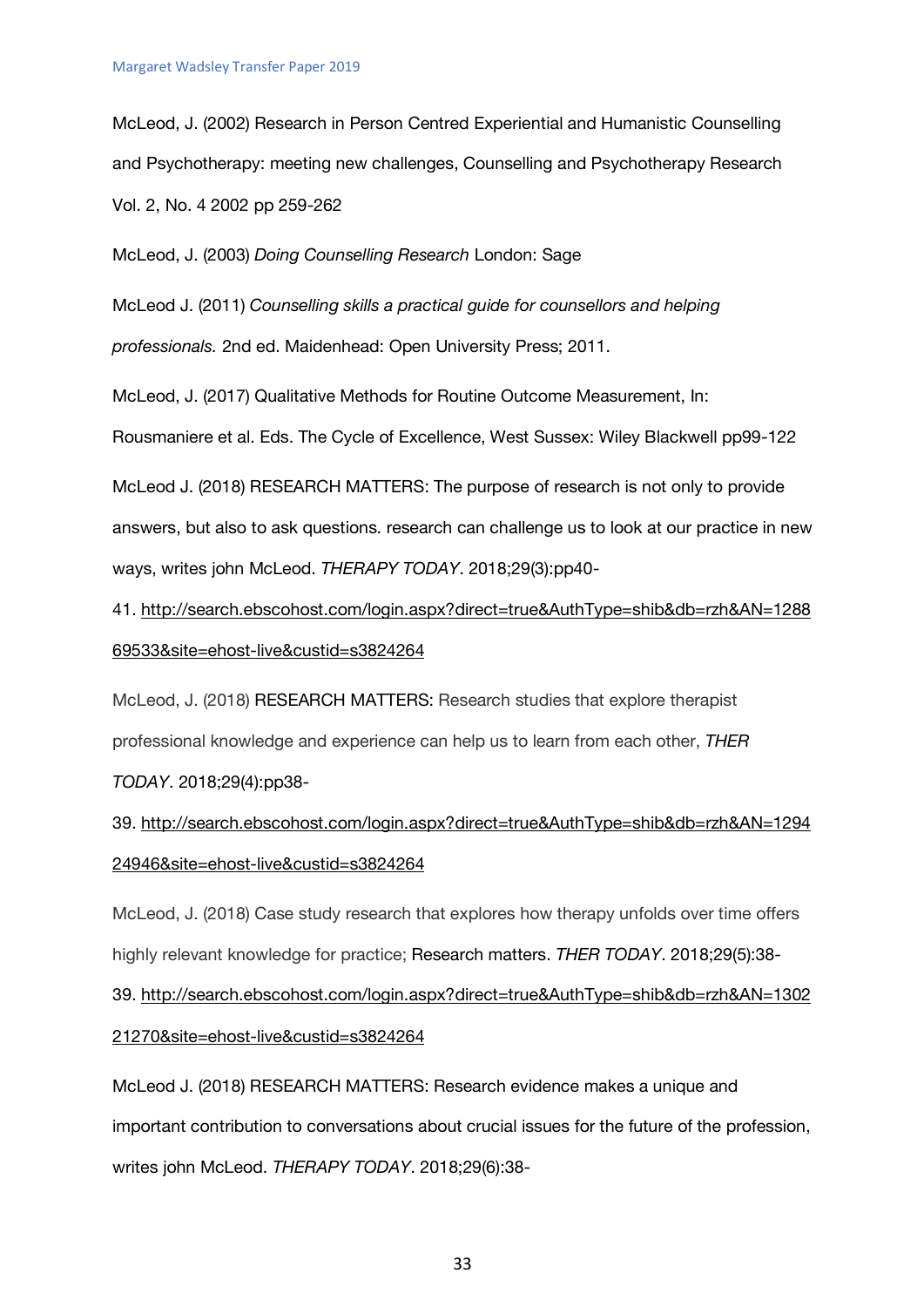39. http://search.ebscohost.com/login.aspx?direct=true&AuthType=shib&db=rzh&AN=1312 69671&site=ehost-live&custid=s3824264.

McLeod J. (2018) RESEARCH MATTERS: Little things can make a difference. research can contribute to therapist development and the effectiveness of client work by identifying small ways of enhancing the process of learning and change. *THER TODAY*. 2018;29(7):pp40- 41. http://search.ebscohost.com/login.aspx?direct=true&AuthType=shib&db=rzh&AN=1324 45554&site=ehost-live&custid=s3824264.

McLeod J. (2018) RESEARCH MATTERS: Making sense of research findings requires perspective and access to the counter-arguments. *THER TODAY*. 2018;29(10):pp40- 41. http://search.ebscohost.com/login.aspx?direct=true&AuthType=shib&db=rzh&AN=1332 31794&site=ehost-live&custid=s3824264.

McNiff, J. and Whitehead, J. (2010) *You and Your Action Research Project 3rd Edition.*  London: Routledge.

McNiff J., Edvardsen O., Steinholt M. (2018) 'Impact', educational influence and the practice of shared expertise. *Educational Action Research*. 2018;26(5):803-819. doi: 10.1080/09650792.2018.1426469.

Mcvey, L., Lees, J. and Nolan, G. (2015) Practitioner Based Research and Qualitative Interviewing: Using Therapeutic Skills to Enrich Research in Counselling and Psychotherapy, Counselling and Psychotherapy research,15(2) pp147-154, BACP

Millar, A. (2008) Encouragement and the essential elements of Adlerian practice; *Adlerian Year Book*. 2008:11-30.

Mosak, H. and Maniacci, M. (1999) *A Primer of Adlerian Psychology*, London Taylor and Francis

Mosak, H and Di Pietro. R. (2006) *Early Recollections*, Oxon: Routledge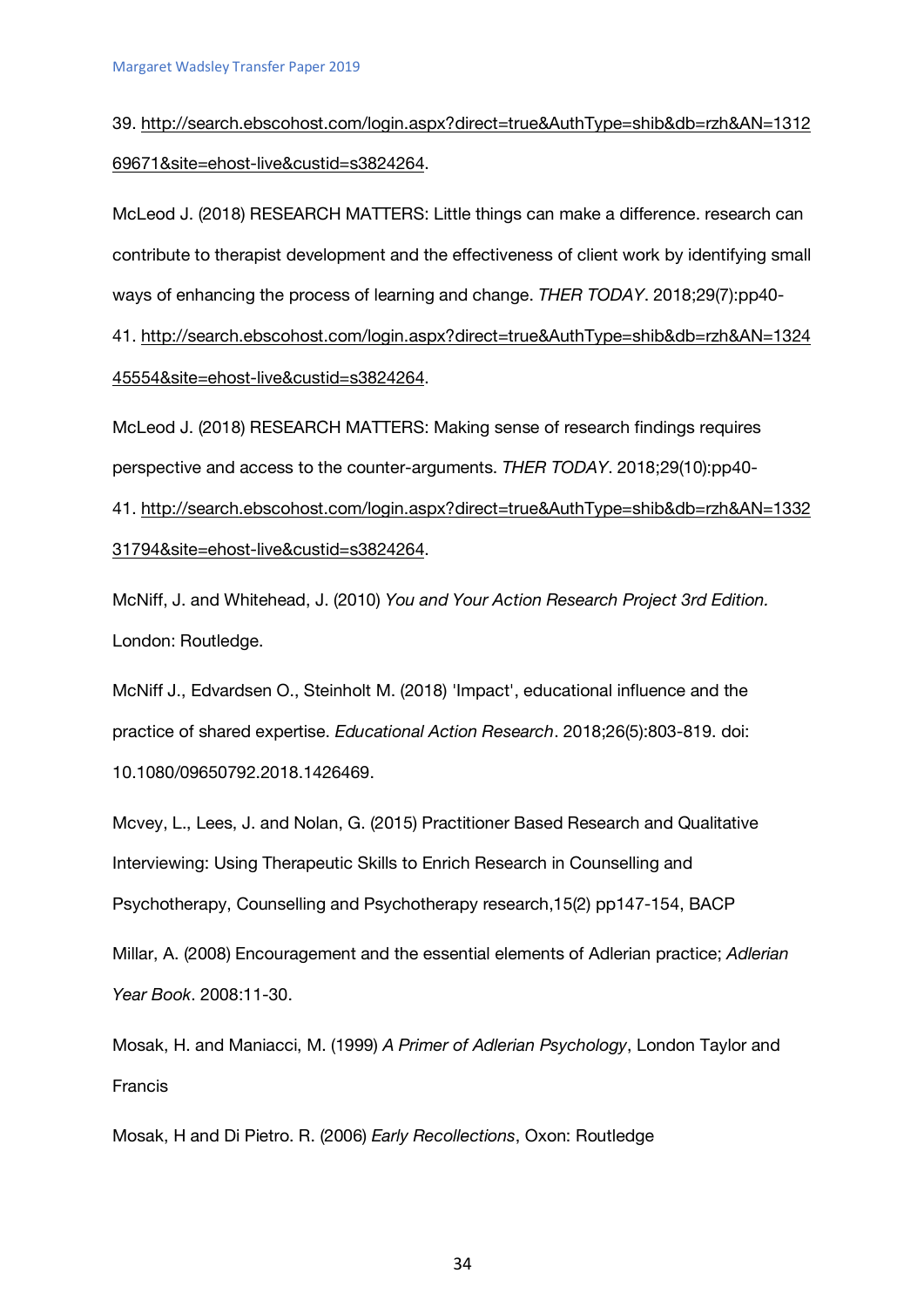Moursund, J., P. and Erskine, R., G. (2004) *Integrative Psychotherapy the Art and Science of Relationship.* 1st ed. Pacific Grove CA USA: Brooks/Cole; 2004:276.

Moustakas, C. (1994) *Phenomenological Research Methods*, London: Sage

Moustakim M. (2016) Using living theory methodology to improve educational practice.

2016. http://methods.sagepub.com/case/using-living-theory-methodology-to-improveeducational-practice. doi: 10.4135/978144627305015595382. 95. Memoir. 1971.

Muller, . (2005) Videoing what happens: Do we dare? *Therapy Today*. 2005;16(08):42-43

NASAP Central Tenets of Adlerian Psychology: www.alfredadler.org/mission (accessed 2015)

North American Society of Adlerian Psychology (2018) Evidenced-based Adlerian Therapy: Special Issue (2018) Editor's Note: Journal of individual psychology. *Journal of Individual Psychology*. 2018;74(3):245-246.

North G. J. (2013) Recording supervision: Educational, therapeutic, and enhances the supervisory working alliance? *Counselling and Psychotherapy Research*. 2013;13(1):pp61- 70. doi: 10.1080/14733145.2012.687386.

Ooijen, E. and Spencer, L. (2017) Practitioners' perspectives on how supervision training has impacted their practice. *Counselling and Psychotherapy Research*. 2017;17(4):pp283- 290. https://onlinelibrary.wiley.com/doi/abs/10.1002/capr.12128. doi: 10.1002/capr.12128.

Orlans, V. and Edwards, D. (2001) A Collaborative Model of Supervision, In Carroll, M. and Tholsthrup, M. (2001) Eds. *Integrative Approaches to Supervision*, London: Jessica Kingsley

Popper, K. (1975) *The Logic of Scientific Discovery*, London: Hutchinson & Co.

Owen - Pugh V, Symons C. (2013) Roth and pilling's competence framework for clinical supervision: How generalisable is it? *Counselling and Psychotherapy Research*. 2013;13(2):pp126-135. doi: 10.1080/14733145.2012.707218.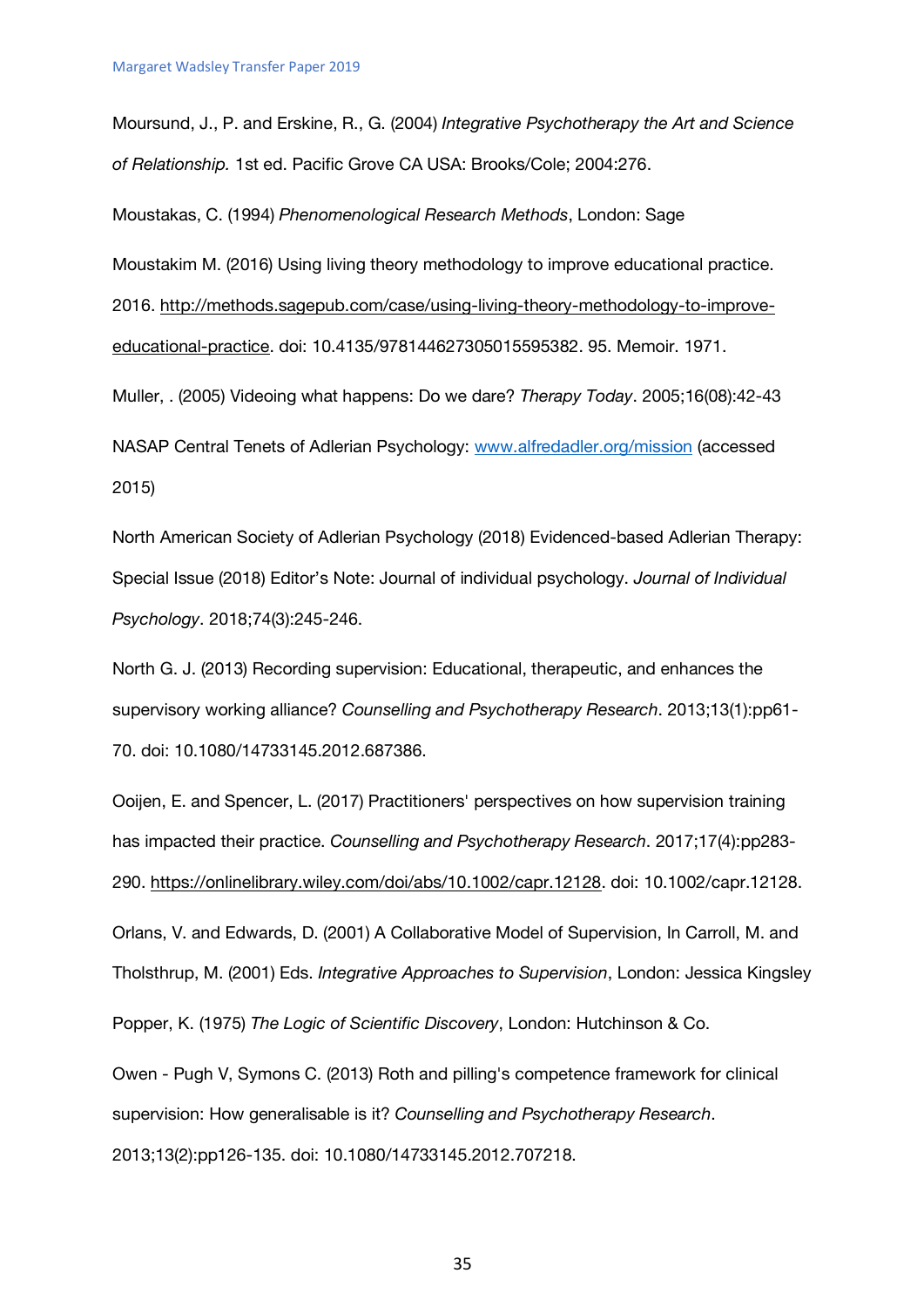Smith M.E., Bird D. (2014) Fairy tales, landscapes and metaphor in supervision: An exploratory study. *Counselling and Psychotherapy Research*. 2014;14(1):2-9. doi: 10.1080/14733145.2013.779732.

Peluso, P. (2018) Adlerian Evidenced Based Practice Research: A response to Sperry 2018 *Journal of individual Psychology* 74(3) pp265-271

Pichler A, Säätelä S. (2006) *Wittgenstein the philosopher and his works.* 2nd ed. Frankfurt: Ontos Verlag; 2006.

Popper, K. (1975) *The Logic of Scientific Discovery*, London: Hutchinson & Co.

Pound Robyn. Every time the phone rings the twins climb on the table. *Adlerian Yearbook peer reviewed by Adlerians*. 2001;2001:165.

Porges, S. W. (2011) *The Polyvagal Theory*, London: Norton and Co.

Pound, R. (2003) *How Can I Improve My Health Visiting Support Of Parenting? The Creation of an Alongside Epistemology Through Action Enquiry*. Doctoral Thesis, University of West of England. Retrieved 21 August 2019, from

http://www.actionresearch.net/living/pound.shtml.

Rasmussen, P.R. (2010) *The quest to feel good.* New York, NY [u.a.]: Routledge; 2010

Rasmussen, P. R. and Howell, R, H. (2018) Why achieving evidence-based status is needed: A response to Sperry. 2018 74(3) pp272-276

Rattner J. *Alfred Adler (2000).* Vol 189 : Rororo-Bildmonographien. 11. Aufl. ed. Reinbeck bei Hamburg: Rowohlt; 2000.

Rousemaniere, T. Goodyear, R. K.; Miller, S. D.; Wamplod, B.E. (2017) eds. *The Cycle of Excellence: Using Deliberate Practice to Improve Supervision and Training*, West Sussex: Wiley Blackwell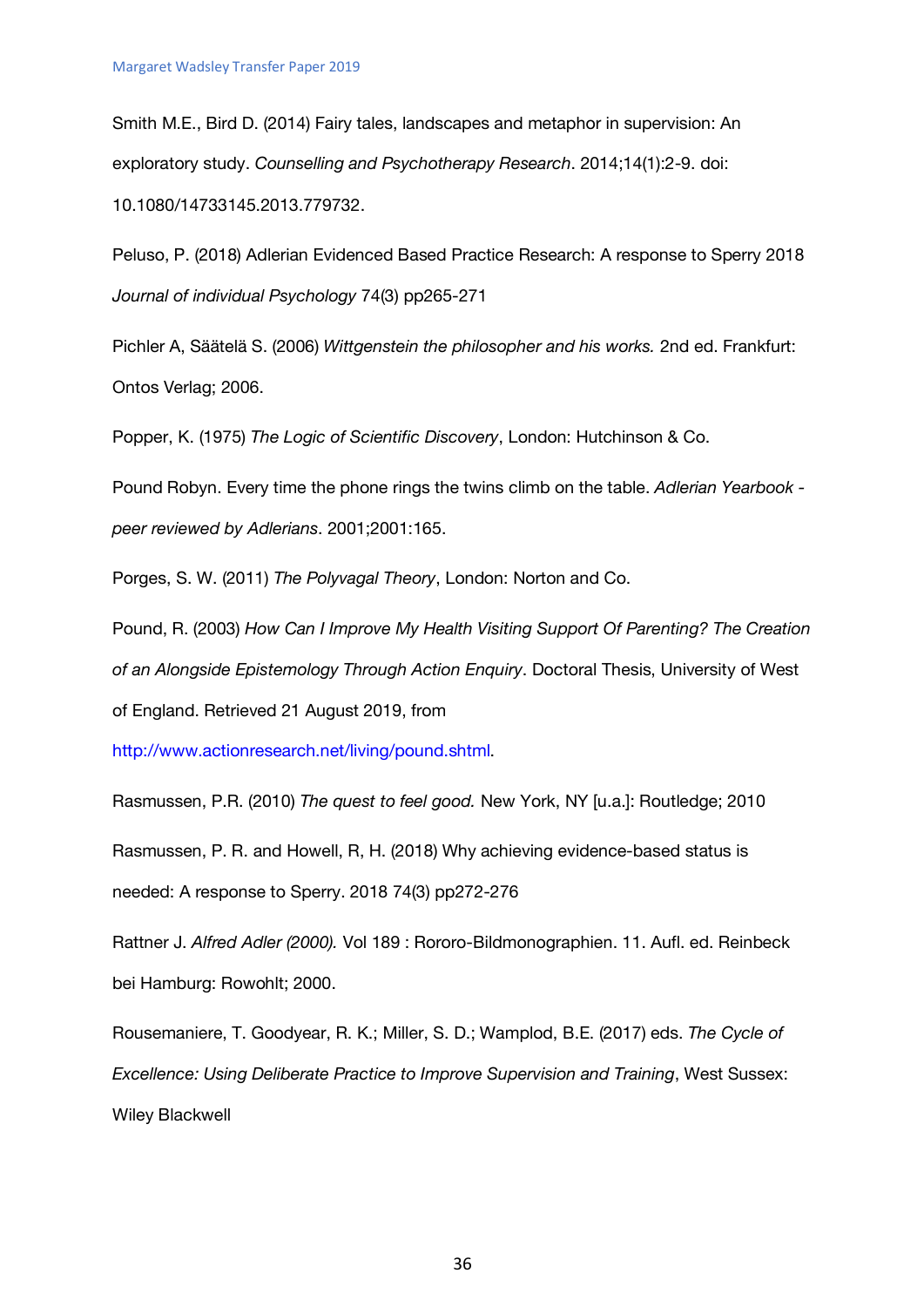Santos, B. S. (2014) Epistemologies of the South: Justice against Epistemicide Oxon:

Taylor Frances accessed at http://unescochair-

cbrsr.org/pdf/resource/Epistemologies\_of\_the\_South.pdf 22.09.19

Siddique S. (2011) Being in‐between: The relevance of ethnography and auto‐ethnography for psychotherapy research. *Counselling and Psychotherapy Research*. 2011;11(4):pp310- 316. doi: 10.1080/14733145.2010.533779.

Sonstegard M. A. and Bitter J. with Peggy Pelonis. (2004) *Adlerian group counselling and therapy.* East Sussex: Brunner Routldege

Spinelli, E. (1989) *The Interpreted World*, London: Sage

Stone Mark H. Friedrich (2015), Nietzsche and Alfred Adler. *Journal of Individual Psychology*. 2015;71(4):pp415-425.

St.Pierre, E.A. (2017) Haecceity: Laying out a plane for post qualitative inquiry. *Qualitative Inquiry*. 2017;23(9):686-698. doi: 10.1177/1077800417727764.

Taguchi HL, St Pierre E. A. (2017) Using concept as method in educational and social science inquiry. *Qualitative Inquiry*. 2017;23(9):pp643-648. doi:

10.1177/1077800417732634.

Taylor D., D., Gungor A., Blount, A., J. and Mullen, P. R. (2013), Personality priorities and perceived wellness among CounsellingTrainees nbsp; . *Journal of Individual Psychology* 2013;69(4):pp188-208.

Taylor, J. M. and Neimeyer, G. J. (2017) The Ongoing Evolution of Continuing Education, In Rousmaniere et al. The Cycle of Excellence, West Sussex: Wiley Blackwell

Terner J. and Pew W.L. (1978) The Courage to be Imperfect: The Life and Works of Rudolf Dreikurs, New York Hawthorn Books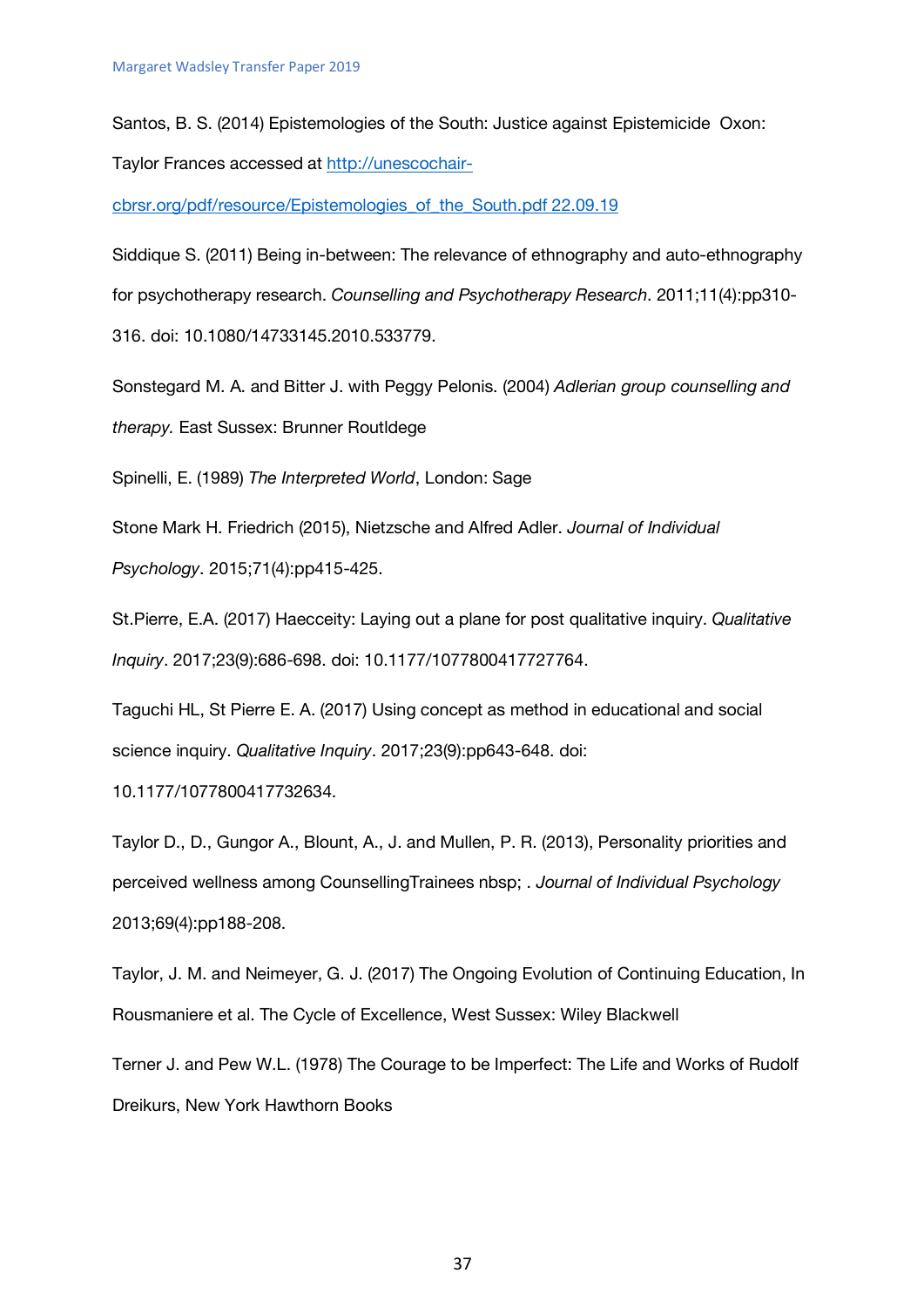Thériault A, and Gazzola N. (2017) Dilemmas that undermine supervisor confidence. *Counselling and Psychotherapy Research*. 2017;18(1):pp14- 25. https://onlinelibrary.wiley.com/doi/abs/10.1002/capr.12153. doi: 10.1002/capr.12153. Thomson, P. ed. (2008) *Doing Visual research With children and Young People*, Oxon:

**Routledge** 

Todman L. C. and Mansager E. (2009) Social justice: Addressing social exclusion by means of social interest and social responsibility. *Journal of Individual Psychology*. 2009;65(4):pp311-318

Wadsley M. (2011) Alfred Adler, man of our time: The quiet force behind the humanistic movement, *Counselling in Scotland*. 2011; (Summer):20-23

Wallace, K. and Cooper, M. (2014) Development of Supervision Personalisation Forms: A qualitative study of the dimensions along which supervisors' practices vary, *Counselling and Psychotherapy Research*: Linking Research, With Practice Vo. 15 No. 1 March 2015 BACP pp31-40

Watkins .C.E., Scaturo D.J. (2013) Toward an integrative, learning-based model of psychotherapy supervision: Supervisory alliance, educational interventions, and supervisee learning/relearning. *Journal of Psychotherapy Integration*. 2013;23(1):75-

95. http://search.ebscohost.com/login.aspx?direct=true&AuthType=shib&db=pdh&AN=201 3-06973-005&site=ehost-live&custid=s3824264. doi: 10.1037/a0031330.

Whitehead, J. and McNiff, J. (2006) *Action Research Living Theory*, London: Sage

Whitehead, J. (2008) Using a Living Theory Methodology in Improving Practice and Generating Educational Knowledge in Living Theories, *Educational Journal of Living Theories*, (EJOLTS) 1 (1) pp103-126, 2008

Whitehead J. (2009) How do I Influence the Generation of Living Educational Theories for Personal and Social Accountability in Improving Practice? In Tidwell, D. Heston, M. and